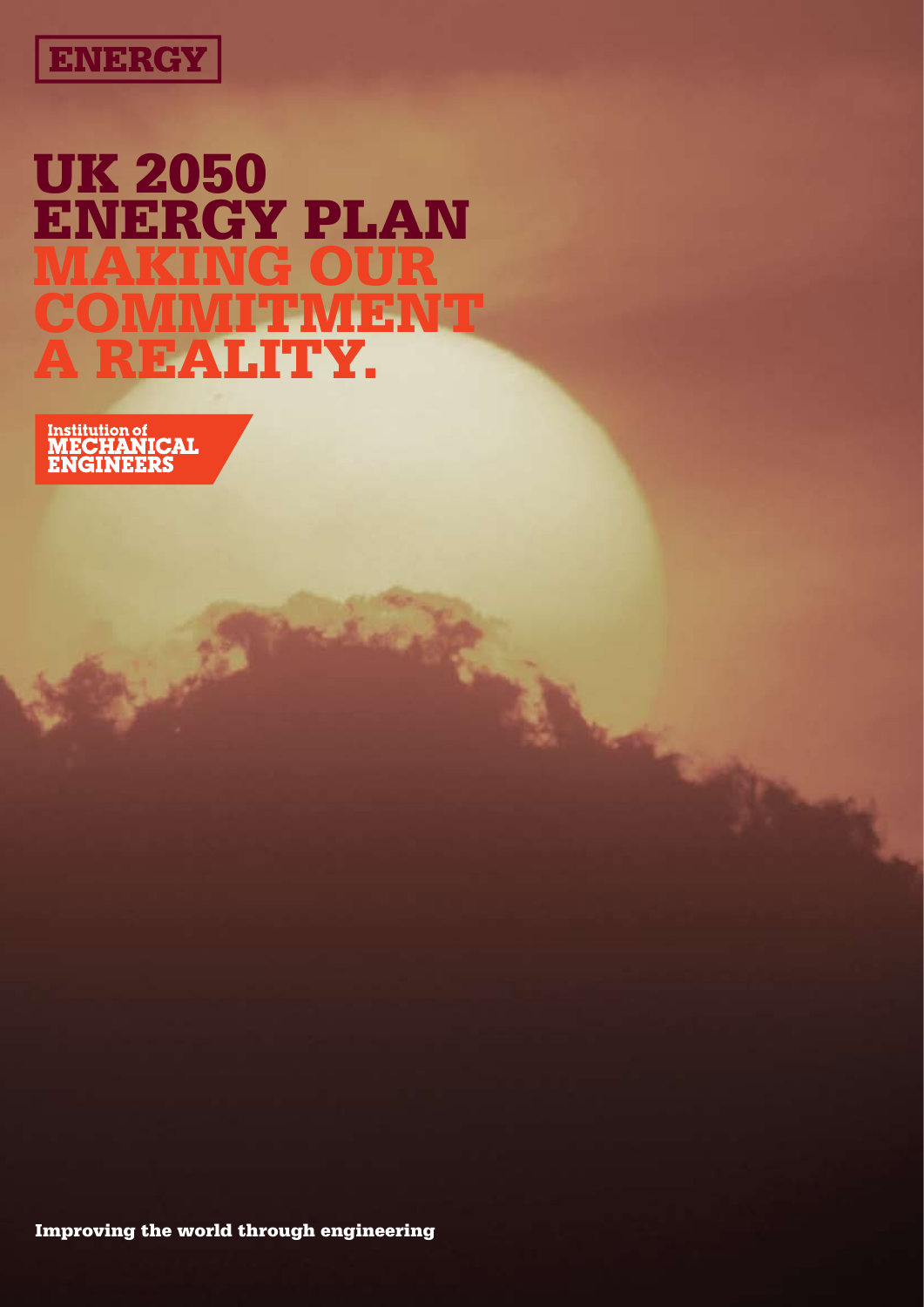# $\overline{111}$

**/ERCOMING CLIMATE** change is the principal challenge for engineers in the 21st century. Targets for the reduction of carbon emissions have been set at around 80% for developed nations. SUCH RADICAL CHANGE needs a well thoughtthrough, clearly defined masterplan rather than individual actions which may or may not succeed.

DR COLIN BROWN ENGIneering director INSTITUTION OF MECHANICAL ENGINEERS

The UK has committed to ambitious targets for the reduction of greenhouse gases by 2050. It is the Government's intention to pursue these targets vigorously at the COP15 negotiations in Copenhagen in December. This report by the Institution of Mechanical Engineers presents an energy plan for the UK that will make that commitment a reality.

This report has been produced in the context of the Institution's strategic themes of Energy, Environment, Education and Transport and its vision of 'Improving the world through engineering'.

Published September 2009.

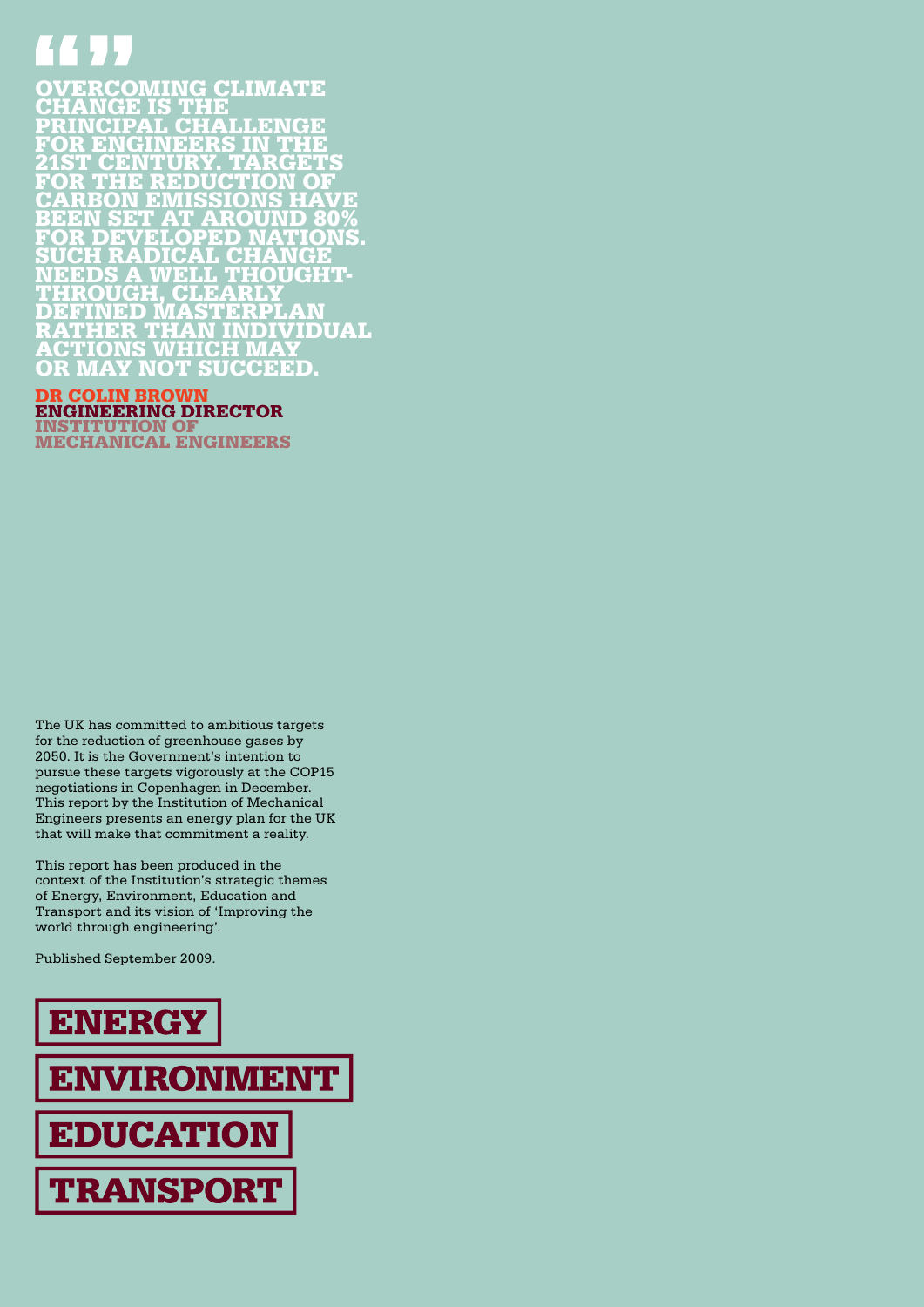# **CONTENTS**

- **02 EXECUTIVE SUMMARY**
- 04 INTRODUCTION
- 05 DESCRIPTION OF THE Work Conducted
- 07 DESCRIPTION OF THE ENERGY SYSTEM AND THE SOURCES OF G
- **09 DESCRIPTION OF THE MOST** important technologies
- 16 TOTAL CLIMATE PLAN
- 18 DESCRIPTION OF THE measures required
- 20 ECONOMIC ANALYSES
- 21 SECURITY OF SUPPLY
- 22 INNOVATION, BUSINESS AND job creation potential
- 23 **APPENDIX A**
- 24 **APPENDIX B**
- 25 **APPENDIX C**
- 26 **APPENDIX D**
- 27 **APPENDIX E**
- 28 REFERENCES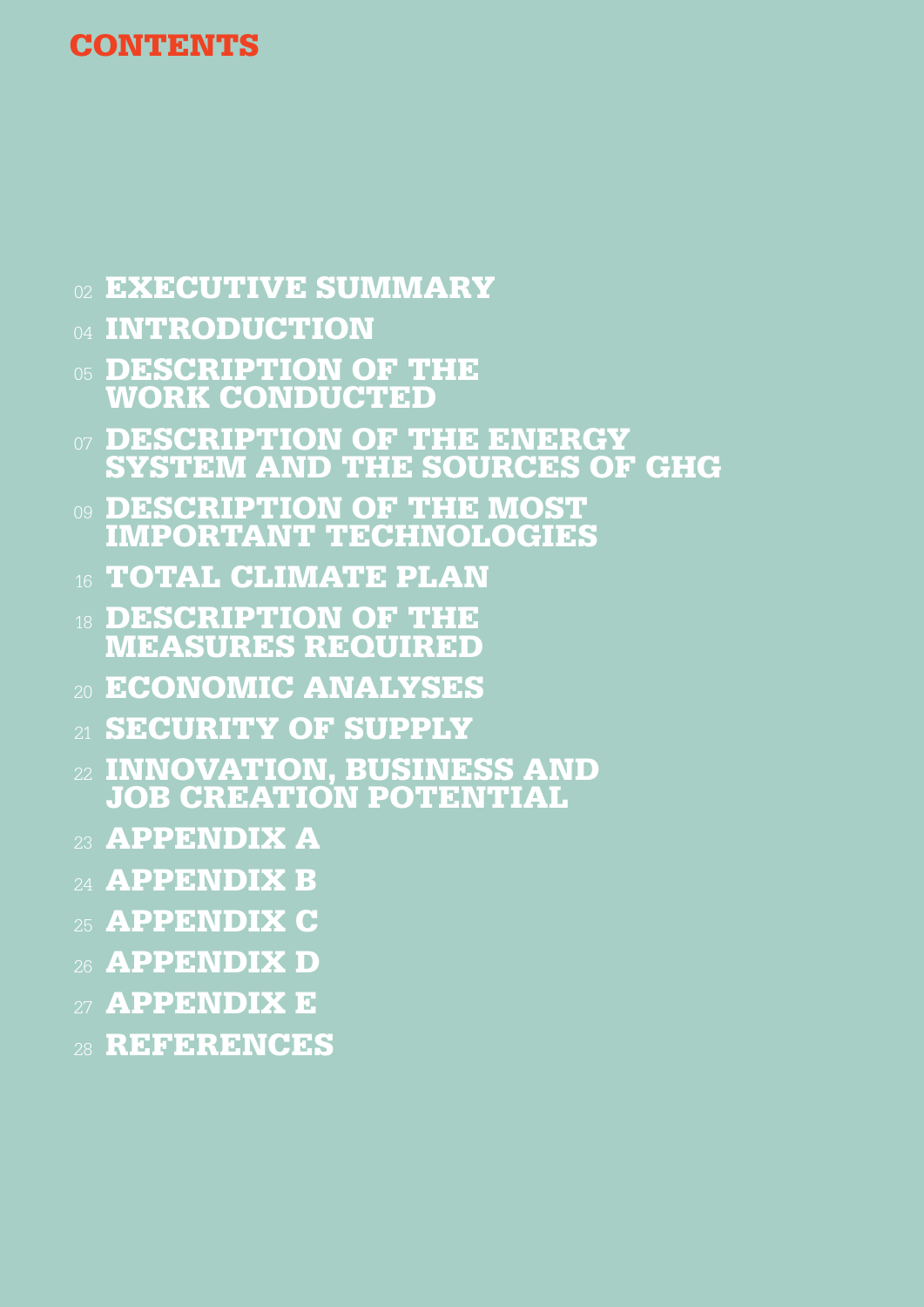### Executive **SUMMARY**

# 02\_03

This report presents the IMechE Energy Plan for the UK. It is part of the International 'Future Climate' Project coordinated by the Danish Society of Engineers in preparation for the COP15 meetings to be held in Copenhagen in December 2009.

Engineering will be one of the key sectors involved if the Climate Plan is to achieve its goals. New designs and new build on enormous scales will be needed to implement the different ways that society will need to operate in 20 to 40 years time. Engineers will play a vital role in many aspects of the changes, from the design and construction of infrastructure needed in new towns and existing urban areas, the design of energy efficient buildings with new materials and active environmental control at a level much beyond present standards, the design and provision of low carbon electric generators and electricity distribution, the design of new transport vehicles, and many other innovations that must be developed.

The overall objective of the Future Climate project is to contain the maximum global average temperature rise to within the guideline of 2°C. This is the primary assumption for this work and is not challenged. This assumption implies an average 50% reduction in global 'Kyoto' Greenhouse Gas (GHG) emissions relative to 1990 levels by 2050 which translates to an 80% or greater reduction target for the UK and other developed countries.

To meet this objective we propose that the total UK primary energy supply is targeted to reduce by at least 48% by 2050 (compared to 2006). The remaining supply must move to zero or low carbon sources to achieve a proposed overall 89% reduction in UK GHG emissions, relative to 2006. This equates to a 90% reduction in UK GHG emissions relative to 1990 levels and is so set to reflect a degree of over-planning and over-design that is necessary in risk management to ensure implementation is robust enough for the project target of an 80% reduction to be met. This is an important aspect of our plan. A plan conceived to exactly meet the target inherently carries the risk that if one technology does not deliver on time or at the performance that was anticipated then the target will be missed.

As with all developed countries the major energy users in the UK are Transport, Heating and Industrial.

The 48% reduction in primary energy supply will be made by:

- • Improvements in vehicle efficiency, and a modal shift from road and short-haul air to rail and sea, resulting in a 50% reduction in transport energy use.
- Significantly reducing (space) heating demand, by using much improved thermal insulation and much improved heating systems, and widespread use of more efficient electrical devices, resulting in a 50% reduction in building energy use.
- • Improving power generation efficiency, especially to capture both heat and power from new build facilities.
- • Reducing industrial demand in a continued shift away from heavy manufacturing and making efficiency improvements to reduce energy consumption in the remaining sectors.
- • Changes in agriculture leading to less processing and transport, with more emphasis on local supply.

Reductions in emissions will also be achieved by:

- • Converting transport largely to electric vehicles reducing overall transport emissions by 90%.
- Switching primary energy supply from 91% fossil fuel to 69% low carbon or renewable sources (oil and gas use is cut 90% by 2050 and coal use is more than halved).
- • Developing and using carbon capture and storage (CCS) for all large scale fossil fuel power generation and fossil fuel intensive process plant e.g. steel and cement.
- • CCS or some alternative technology to allow clean coal power generation may be the most crucial technology in achieving global GHG reduction due to the widespread availability and low cost of coal and its key position in the energy generation of many countries including China, USA and Germany.

Consequences of the IMechE Climate Plan

Major investment will be required to improve the electricity distribution grid, set up local heating networks, and encourage new clean energy sources. Increased water pumped and other electricity storage capacity will be needed to cope with the inherently greater intermittency of renewable sources. HVDC grid connections to other EU countries will be significant in allowing better management of the grid.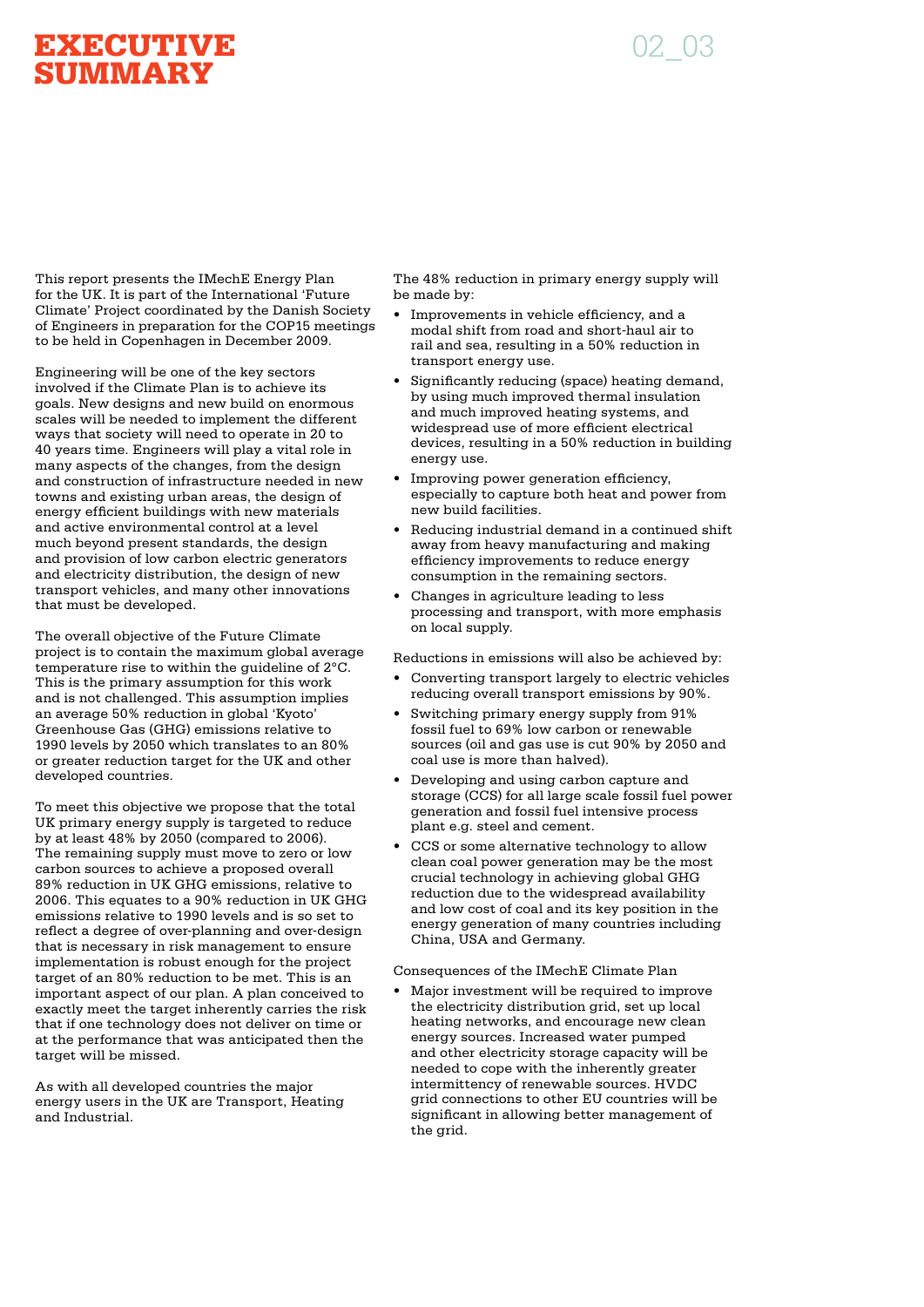The plan will require government to put in place and maintain stable long-term policies that create investment environments in which commercial organisations can confidently commit to invest in the technologies and infrastructure necessary for meeting the target. Finance will be a major barrier to implementation if it is not forthcoming in a timely manner and a major investment demand will be created. It is vitally important that the various Government incentives available at any time are correctly targeted. Although Government policy will have to be very agile to meet the continuously changing needs of this complex programme, it will be important that these frameworks, which include the financial, legislative, regulatory and market tools that government uses to incentivise investments, are committed to by all political parties to ensure they do not change as the elected government changes.

Resources, both in terms of human and materials, together with training of skilled people for the new 'green' economy will be a major issue requiring national leadership. For example, the programme of work needed to complete the transformation to a low carbon economy will require significant numbers of nuclear engineers and their support, and a wide range of skilled building services engineering sector employees. There are large-scale opportunities for the creation and sustaining of 'green jobs' and green industries in the implementation of this plan.

Public engagement will be needed to help drive the change in our eating, food sourcing, heating and transport expectations. Behavioural change must be a crucial element in any plan as it is the key to energy demand reduction, improvements in energy efficiency and the acceptance of the technologies and infrastructure required to meet the plan. This is important in achieving streamlined and rapid implementation, particularly in allowing public approval for energy facilities and infrastructure to be built, and in ensuring that the engineering solutions to reduce energy consumptions deliver a step change in net reductions to consumers' heating and transport costs.

Key programmes of work are already underway in the UK to enable some of the new technologies of Carbon Capture and Storage (CCS), Electric and improved efficiency Vehicles and Smart Metering of buildings, but many more are needed.

The reward is not only a climate under control but also major business opportunities flowing from the new technologies needed. In essence we need nothing short of a second industrial revolution. The UK is extremely well placed to take advantage of this opportunity.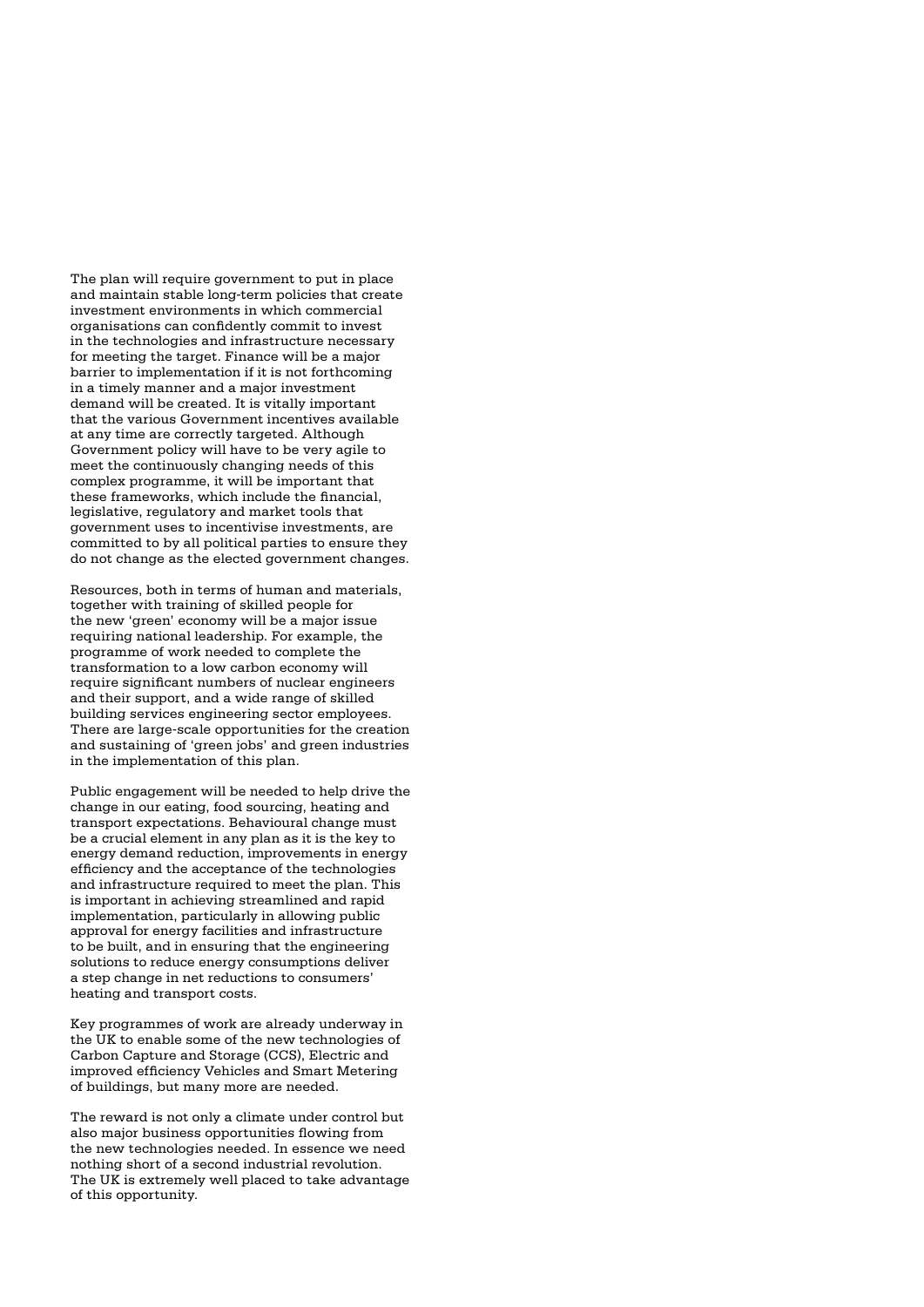# **INTRODUCTION**

# 04\_05

Climate change is a complex issue.

As documented in the IPCC Special Report on Emissions Scenarios (Technical Summary) "Describing potential future developments involves inherent ambiguities and uncertainties. One and only one possible development path… simply does not exist alone".

The 'Future Climate' project offers an evidencebased methodology for addressing this complex issue. Future Climate is an international project involving thirteen participating national engineering associations to help address "an overwhelming need to reduce Greenhouse Gas (GHG) emissions to a sustainable level".

The common goal of all the national plans in the Future Climate project is to contribute to the reduction of the GHG emissions to a sustainable level. The project's definition of a "sustainable level" is the IPCC (Inter-governmental Panel on Climate Change) best case scenario whereby the increase in global temperature does not exceed  $2^{\circ}C^{1,2}$ .

This report documents the UK's contribution to the project, written by a working party formed by The Institution of Mechanical Engineers (IMechE)3.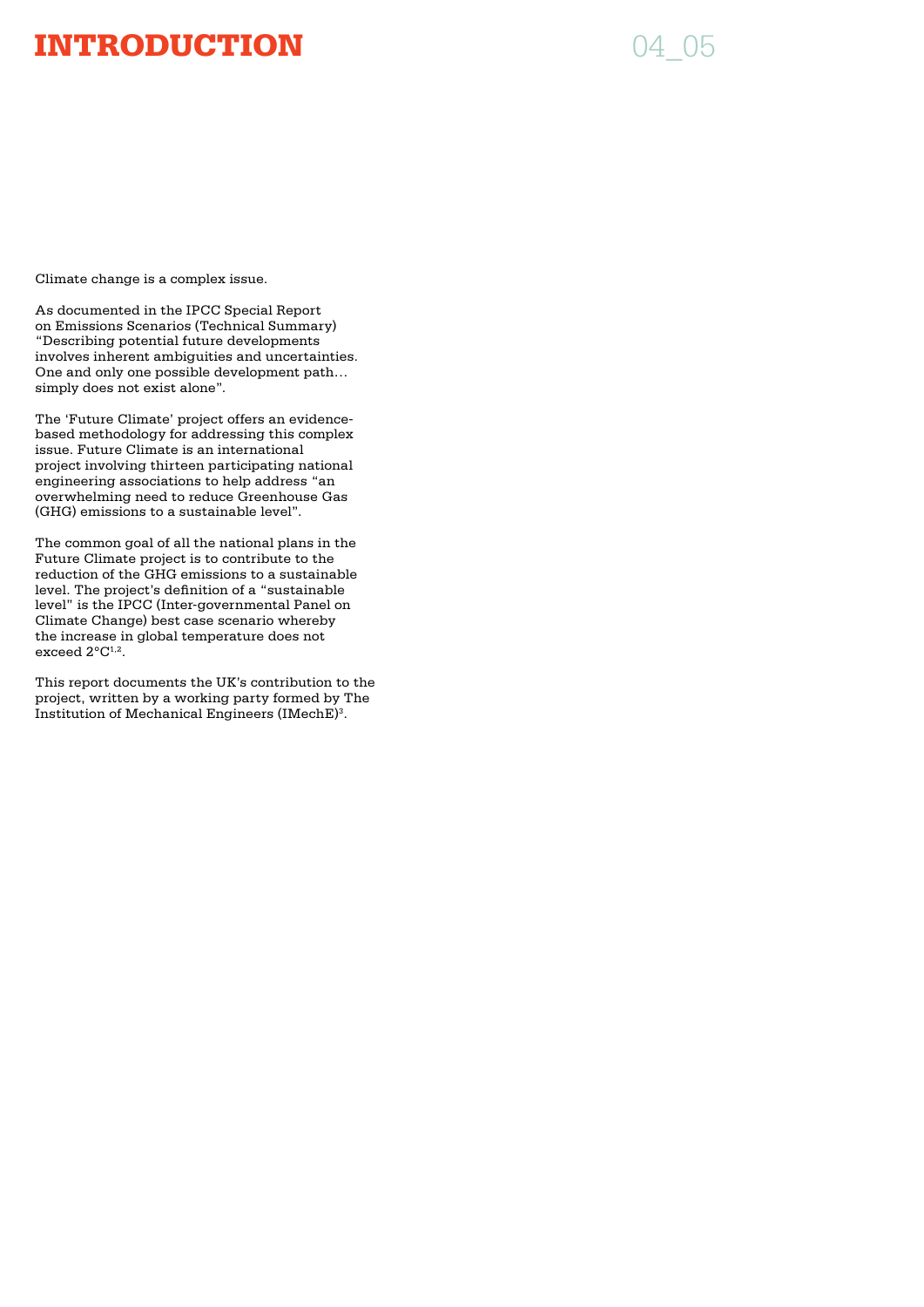### Description of the work **CONDUCTED**

### The IMechE Working Party

A strong team of Senior Engineers from the IMechE have been assembled, together with external experts, to prepare this important report and:

- • Include views drawn primarily from its Senior Engineers supported by the Institution secretariat.
- • Represent a cross-section of expert views from within a range of industries, for example: energy companies, nuclear industry and renewables suppliers.
- • Collaborate with recognised UK experts and thereby include detailed numerical baselines and forecasts.
- • Where possible to achieve general consensus for any report and data which were produced across the wider UK engineering community.

The working party is detailed below:

| <b>Name</b>                           | <b>Engineering affiliation</b>                                                                                                              |                                                                               |
|---------------------------------------|---------------------------------------------------------------------------------------------------------------------------------------------|-------------------------------------------------------------------------------|
| <b>Alison Cooke</b><br>(Lead contact) | Fellow, IMechE                                                                                                                              | Independent Consultant,<br>Cooke Associates                                   |
| <b>Brian Cox</b><br>(Lead Author)     | Member, IMechE                                                                                                                              | Consultant,<br>Shelford Business Consultants Ltd                              |
| Tim Fox                               | Key Theme Manager<br>(Environment), IMechE                                                                                                  | The Institution of Mechanical Engineers                                       |
| <b>Peter Guthrie</b>                  | Fellow, ICE                                                                                                                                 | Professor of Sustainable Development,<br>Cambridge University                 |
| <b>Nick Collings</b>                  | Fellow, IMechE                                                                                                                              | Professor of Applied Thermodynamics,<br>Cambridge University                  |
| <b>Tim Hands</b>                      | Member, IMechE                                                                                                                              | Cambustion Ltd                                                                |
| Tim Jackson                           | Fellow, IMechE<br>Member, Power Industries Division                                                                                         | Energy Consultant,<br>Sinclair Knight Merz                                    |
| Tom Koskella                          | Associate Member, IMechE<br>President's Apprentice                                                                                          | Mechanical Engineer,<br>BP Plc                                                |
| <b>Lara Mallett</b>                   | Business Development Manager,<br>IMechE (Eastern)                                                                                           | The Institution of Mechanical Engineers                                       |
| <b>David Mackay</b>                   | Professor of Natural Philosophy,<br>Fellow, The Royal Society<br>Cambridge University                                                       |                                                                               |
| <b>Michael Reid</b>                   | Fellow, IMechE<br>Technology Director,<br>Vice Chair, Energy, Environment<br>Centre for Sustainable Engineering<br>and Sustainability Group |                                                                               |
| <b>Malcolm Van Den Bergh</b>          | Fellow, IMechE<br><b>Engineering Director,</b><br><b>Trident Energy</b>                                                                     |                                                                               |
| <b>Colin Brown</b>                    | Engineering Director, IMechE                                                                                                                | The Institution of Mechanical Engineers                                       |
| <b>Brian Robinson</b>                 | Key Theme Manager (Energy), IMechE                                                                                                          | (until May 2009)                                                              |
| <b>Stephen Stretton</b>               | Research Associate                                                                                                                          | Cambridge Centre for Climate<br>Change Mitigation,<br>University of Cambridge |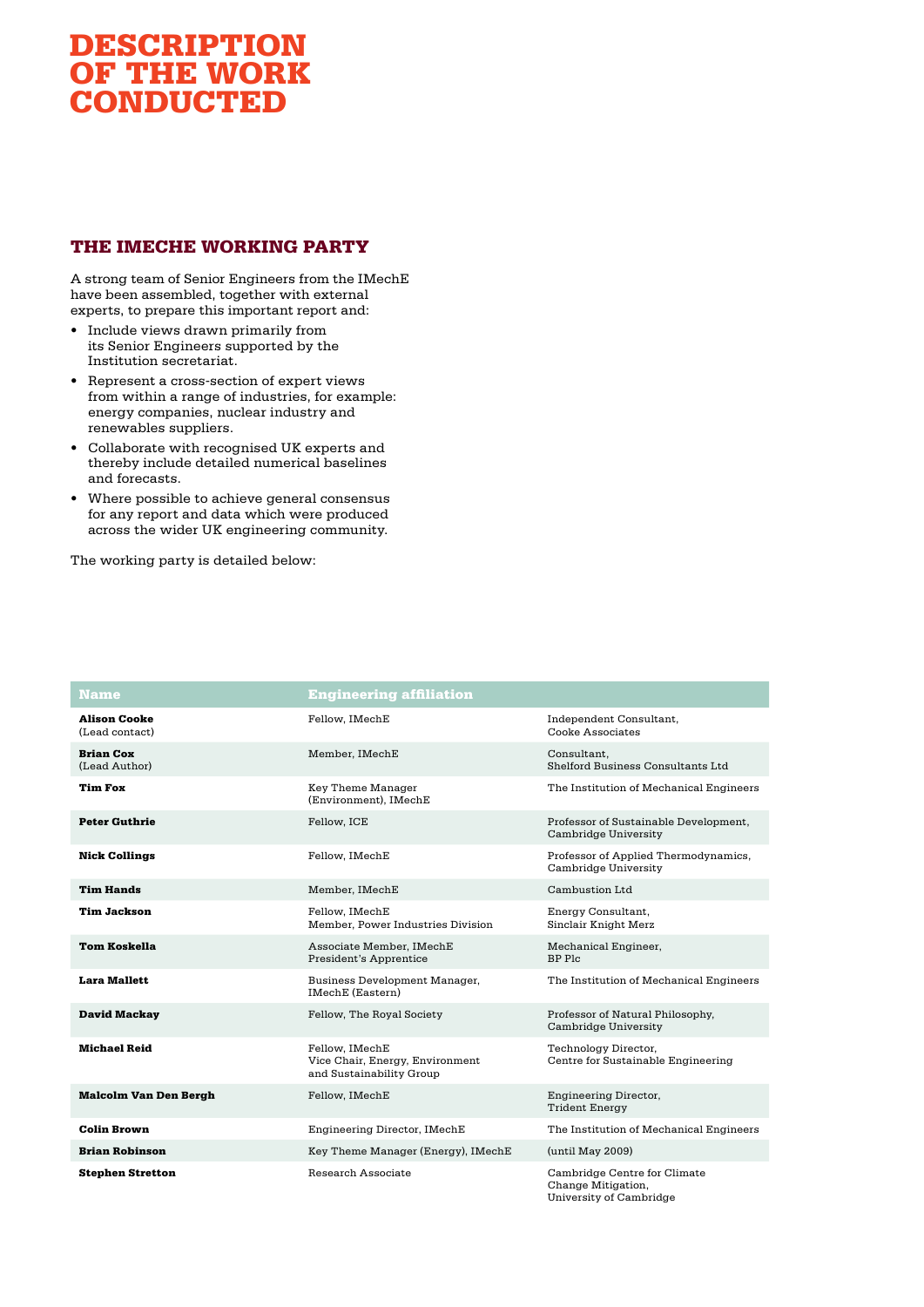# 06\_07

### **KEY TEXTS**

A definitive 'official' UK National plan, to ensure that the 80% of 1990 Kyoto Greenhouse Gas emissions reduction target is achieved is still evolving. The IMechE working party identified three key documents to support their research.

1. David J.C. Mackay. Sustainable Energy without the hot air,

UIT Cambridge, 2008. ISBN 978-0-9544529-3-3 Available free online from

www.withouthotair.com

(Professor Mackay is a member of the IMechE working party)

2. Building a Low Carbon Economy – The UK's Contribution to Tackling Climate Change, The First Report of the Committee on Climate Change.

The Stationary Office London, December 2008 www.theccc.org.uk

(The UK government has appointed the Committee on Climate Change to recommend what the level of the UK's carbon budgets should be. In its first report it recommends that "The UK should aim to reduce Kyoto GHG emissions by at least 80% below 1990 levels by 2050 (77% below 2005 levels)". This recommendation has been adopted by the UK government. This report makes recommendations for carbon budgets in the period up to 2020 but not beyond to 2050.)

#### 3. The Low Carbon Transition Plan

Issued by DECC on the 16 July 2009 as part of the UK Goverment's preparation for the COP15 discussions.

www.decc.gov.uk/en/content/cms/publications/ lc\_trans\_plan/lc\_trans\_plan.aspx

### The UK IMechE Working Party Methodology

The members of the Working Party met in Cambridge on 11 May 2009 and considered the various aspects of the Future Climate project.

The working party divided into two groups to discuss and brainstorm the challenges presented and then reconvened to collect together overall ideas, structures and data for the UK Climate Plan.

Subsequent to the May workshop, designated individuals undertook to complete parts of the work prior to preparation of the final draft Climate Plan.

As National data and energy planning is evolving very fast, it is expected that this report will need to be updated frequently to take account of new information.

The following Assumptions were made in the consideration of the Climate Plan:

- a. Population growth is assumed to be similar to 1950–2000, i.e assume no mass migration due to rising sea levels (eg. flooding of Bangladesh), major water shortages (eg. Australia, Africa), or sudden population growths (eg. cure for malaria or AIDS).
- **b.** The Bruntland approach to sustainability is taken so that moderate economic growth is assumed:  $(1-2\% \text{ pa})^{25}$ . As defined by the Bruntland Commission: "Sustainable development is development that meets the needs of the present without compromising the ability of future generations to meet their own needs".

In addition, the working party recognised the need to differentiate between economic, viable and working technologies.

The following detailed assumptions were made to inform the work:

- a. Figures were needed for the Baseline year (2006) and intermediate milestone years 2015 and 2030 leading to final target year 2050.
- b. Energy needs and market sizes were expressed as PJ/y. The group also adopted the following conversion of 1GW = 28.3824PJ/y
- c. UK current total energy consumption: 125KWh/ day/person = 340GW assuming 60 million population.
- d. The UK Climate Plan should achieve a minimum target of an 80% reduction in 'Kyoto' Greenhouse Gases (GHG) relative to 1990 level by 2050.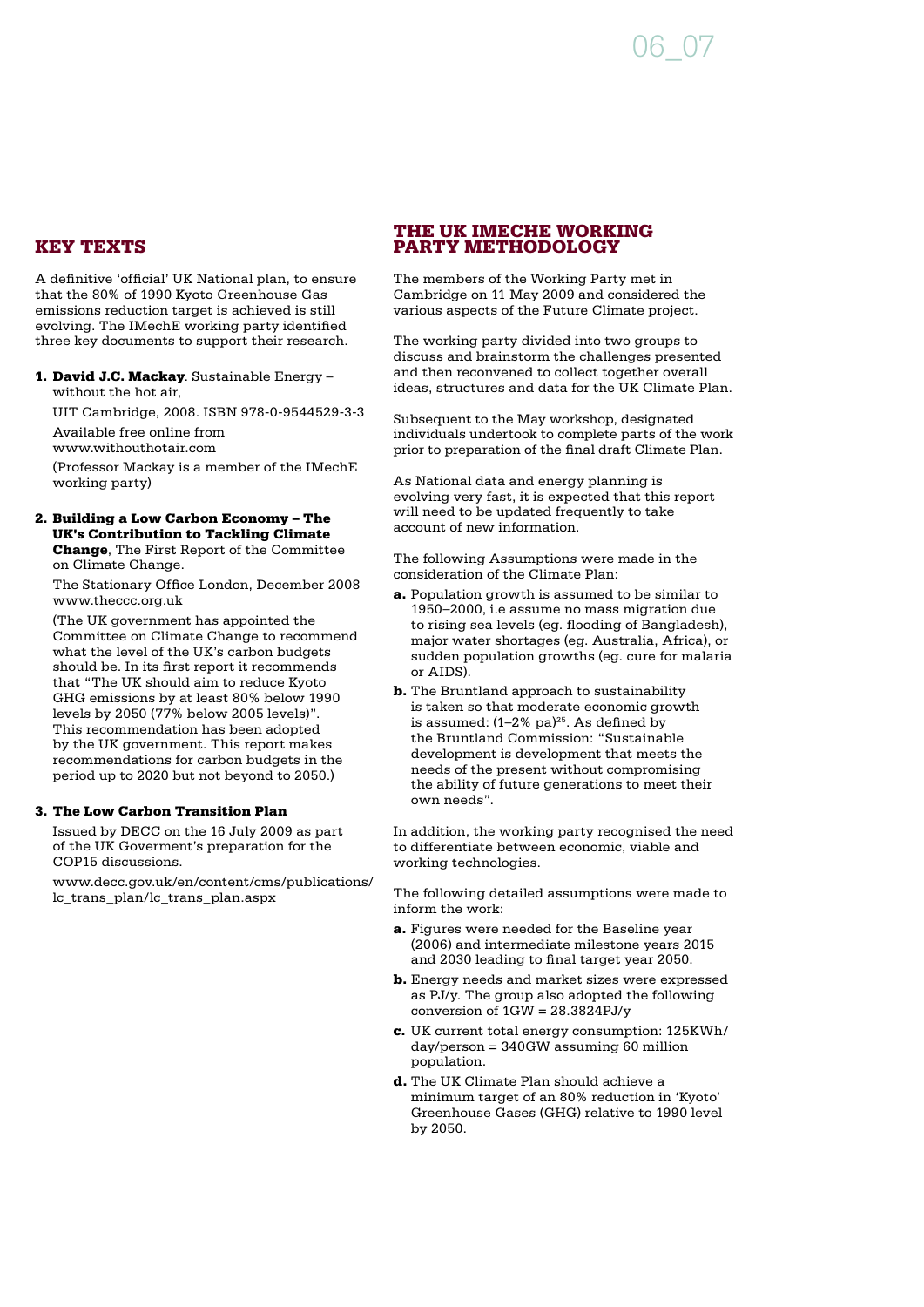### **DESCRIPTION** of the energy system and the sources of GHG

### The Current UK Energy System

The attached Energy Flow Chart 2007 (Appendix C) from the UK Department for Business Enterprise and Regulatory Reform (BERR now the Department of Business, Innovation and Skills – BIS) shows the inputs and outputs to the UK's energy distribution network<sup>8</sup>. Together with other data the following are the breakdowns for 2006.

Energy Input Analysis by fuel type and sector and associated UK GHG emissions for 2006 are:

#### Energy Usage by type

| Natural Gas  | 36.93% |
|--------------|--------|
| Coal         | 17.73% |
| Nuclear      | 7.00%  |
| Hydro & wind | 0.07%  |
| Petroleum    | 36.08% |
| Other        | 2.19%  |
|              |        |

| <b>Energy Usage by industry</b> | <b>GHG Emission</b> |                                                   |  |  |
|---------------------------------|---------------------|---------------------------------------------------|--|--|
| Industry                        | 29.00%              | 122 MTCO <sub>2</sub> e                           |  |  |
| Transport                       | 34.00%              | $153 \,\mathrm{MTCO}_2$ e                         |  |  |
| Housing related                 | 26.00%              | 113 MTCO <sub>2</sub> e                           |  |  |
| Agriculture etc                 | 1.00%               | 44 MTCO <sub>2</sub> e                            |  |  |
| <b>Energy Sector</b>            | 10.00%              | $221$ MTCO <sub>2</sub> e<br>(Power Stations 185) |  |  |
|                                 |                     |                                                   |  |  |
| <b>Total</b>                    |                     | 653                                               |  |  |

### UK Government Energy Supply Policies

The UK Government has recently made a number of decisions relating to the UK energy supply situation. New investment in energy supply is urgently needed as by 2015 half of the UK coal fired plants will be required to close under the EU Large Combustion Plant Directive. By 2020 all but one of the UK's nuclear power plants are also scheduled to have closed and many other coal fired power stations are soon approaching end of life, having operated for 50 years.

In 2008, the UK Government announced its commitment to building new nuclear power stations to replace the existing plant. In January 2009 proposals were published for the building of replacement nuclear capability.

In total around 30–35GW of investment in new electricity generation (both nuclear and nonnuclear) is planned within the next two decades. The new investment needs to be low-carbon. The Government is not placing a cap on the level of electricity to be generated by nuclear power. Various potential sites around the UK have been proposed for the new plant. The timetable for new build is as attached (**Appendix D**). According to this Pathway Document, power will start to be generated from the new plant from 2018.

On the 23 April 2009 the UK government gave the go ahead to the building of four new coal fired power stations with the condition that new plant must be fitted with CCS (Carbon Capture and Storage). Under the terms of the scheme, power companies will have to apply CCS to 400MW of power production, or a quarter to half of a typical coal plant, and would have to fit it to their entire output by 2025. The government expects the first plant to be ready by 2015<sup>11</sup>.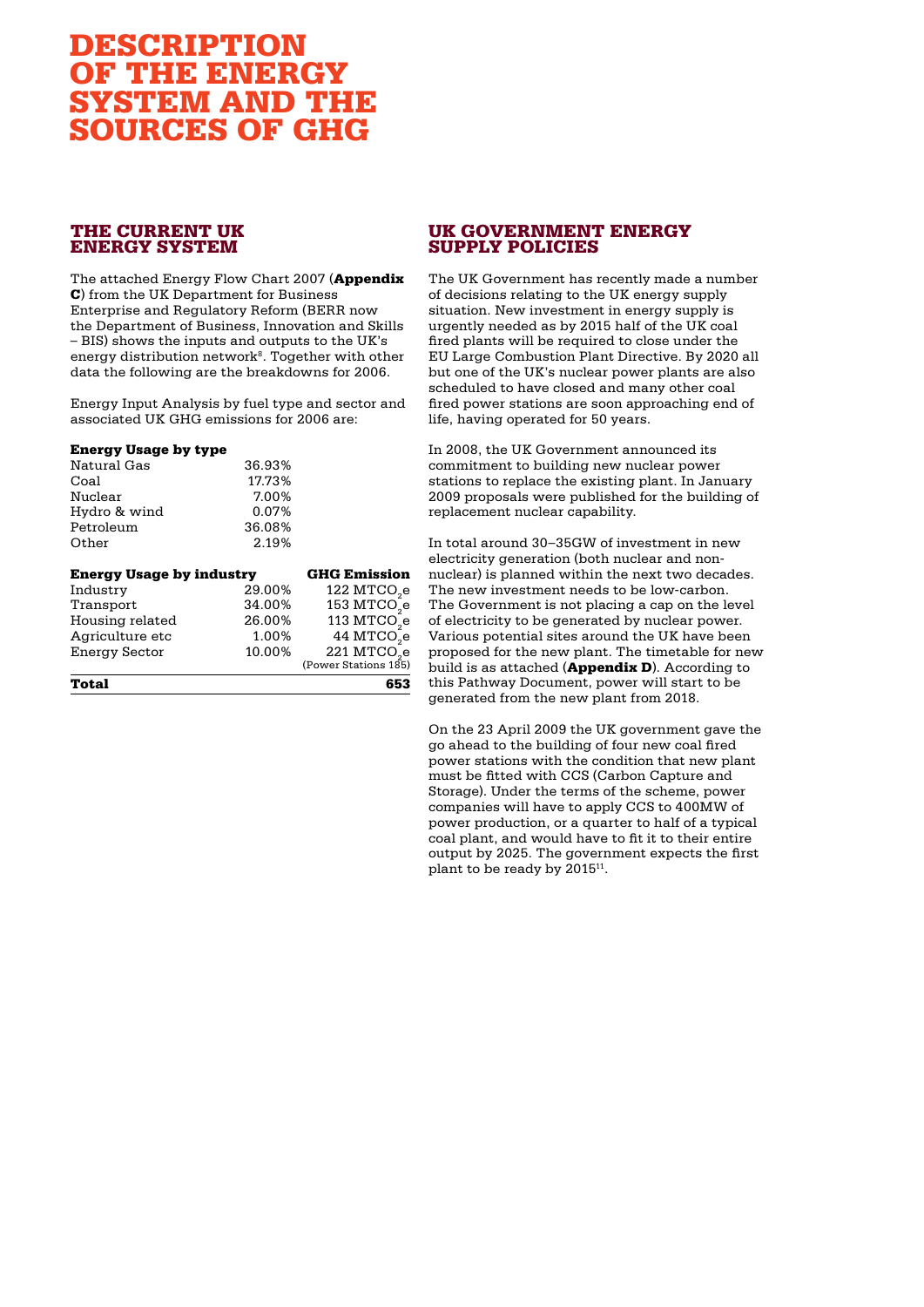# 08\_09

### UK NATIONAL CO2 REDUCTION POLICY

The UK Government domestic goal is to reduce carbon dioxide emissions by 20% below 1990 levels by  $2010^{10}$ .

In July 2008, the UK Government Department for Environment, Food and Rural Affairs (Defra) reported as follows:

"Final estimates for the 2006 emissions published in January 2008 show that emissions of the basket of greenhouse gases covered by the Kyoto Protocol fell by around ½% between 2005 and 2006, down from 655.5 to 652.3 million tonnes of carbon dioxide equivalent. Provisional estimates show carbon dioxide emissions during 2007 were around 543.7 million tonnes, 2% lower than the 2006 figure of 554.5 million tonnes. The decrease resulted from fuel switching from coal to natural gas for electricity generation, combined with lower fossil fuel consumption by households and industry"9 .

In the April 2009 budget the UK Government presented the first three carbon budgets, which aim to set the UK on a path to achieve the 80% reduction on 1990 emissions by 2050 as required by the Climate Change Act 2008 as follows

Emission Reductions to be:

- • 22% below 1990 by 2008-2012
- • 28% below 1990 by 2013-2017
- • 34% below 1990 by 2018-2022

The 1990 reference level is taken to be 799  $MtCO<sub>2</sub>e<sup>6</sup>$ .

In July the Department for Energy and Climate Change (DECC) issued the Low Carbon Transition Plan38, giving an Integrated Energy Plan to 2020.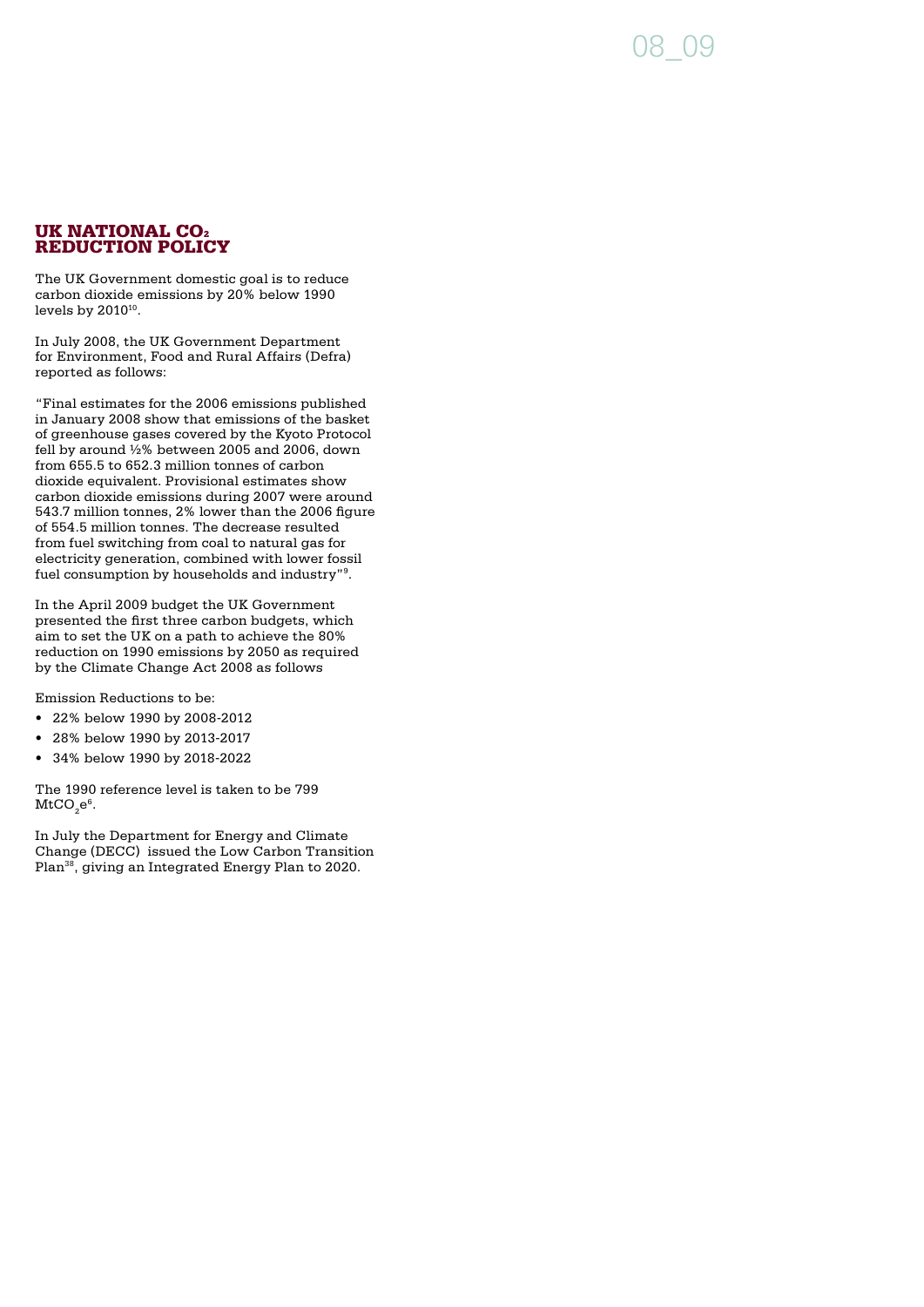### **DESCRIPTION** of the most **IMPORTANT** technologies

### Demand Side

The three largest parts of the UK energy demand are Building (Space) Heating, Transport and Industry. To achieve the desired GHG reduction the UK Climate Plan calls for the total UK energy supply to be reduced by nearly one half (48%). In addition the remaining energy needs must be met by low carbon or renewable sources.

To meet these goals, oil and gas fuelled vehicles need to be substantially replaced by electric alternatives and there needs to be a modal shift from road and short-haul air to rail/ship. Buildings need to be heated by electric heating (most likely heat pumps), or by heat supplied from local district heating schemes. Combined Heat and Power (CHP) systems using gas, biomass or waste as energy sources, or sustainable biomass heating are likely to be an interim choice until more efficient electric heat pumps become widespread. The buildings themselves must be insulated to a high standard. Industrial processes need to become more energy efficient and less carbon intensive, particularly in the case of the cement sector.

### **Transport**

In 2006, the Eddington Transport Study was commissioned by the Government to look into the UK Transport system. It reported that 61 billion journeys per year are made in the UK and recommended that the Government should set three strategic economic priorities for transport policy which should be tackled: congested and growing city catchments; the key interurban corridors and the key international gateways that are showing signs of increasing congestion and unreliability<sup>7</sup>.

In 2007, the Government commissioned the King Review to examine the vehicle and fuel technologies which over the next 25 years could help to 'decarbonise' road transport, particularly cars<sup>35</sup>, and in July 2009 the Department for Transport (DfT) has issued "Low Carbon Transport"36 as part of the UK Low carbon Economy Plan.

These reports give the basis for projections to 2050. As emissions from the transport sector are 24% of the current UK's total emissions, reducing transport related emissions is central to achieving the low carbon economy targets. More than half of the Transport related emissions are from passenger cars with little prospect of moving a significant portion of this to other transport means. We assume that the use of private transport will remain much the same as today in the UK. This is far more optimistic than the UK Government projections which expect growth in demand from increasing population and increasing desire to travel. Our optimism comes from an anticipated societal change to more working near or at home and a greater stigma attached to unnecessary travel.

The development of low carbon transportation is seen in phases. Significant improvements in the efficiency of IC engine and hybrid cars should result in carbon emission levels of 130g/km by 2015, and 70g/km by 2030. Electric and fuel cell powered vehicles will lead to the realistic possibility of 30 g/km emission levels by 2050.

The introduction of more lightweight materials, improved aerodynamics, stop-start and the use of low rolling resistance tyres plus improved petrol/diesel engines should bring the vehicle fleet average emissions level down to between 80–100g/km.

Hybrid vehicles using a combination of IC engines running on biofuels and electrics will be able to bridge the gap between current vehicles and fully electric or longer term technology solutions.

Electric Vehicles have been in existence for many years but problems remain to achieve adequate battery power, storage capacity and weight efficiency for longer journeys. Electric cars suitable for city use at reasonable cost are becoming increasingly available, first as hybrids then as fully electric.

A network of plug in points for recharging is required in an electric car city. Current batteries need at least a few hours recharge time, so recharge points will need to be either at home or at work (probably both).

An alternative automated battery swap system has also been suggested. The further development of battery technology is very important. An additional potential for batteries is for them to be used as a store for excess wind generation or as an additional energy source in case of wind generation shortfall.

### Road Freight

So far there is little sign of an electric vehicle capable of replacing long distance heavy goods trucks.

Much of this freight will need to move to electric rail transport or be replaced by locally produced goods.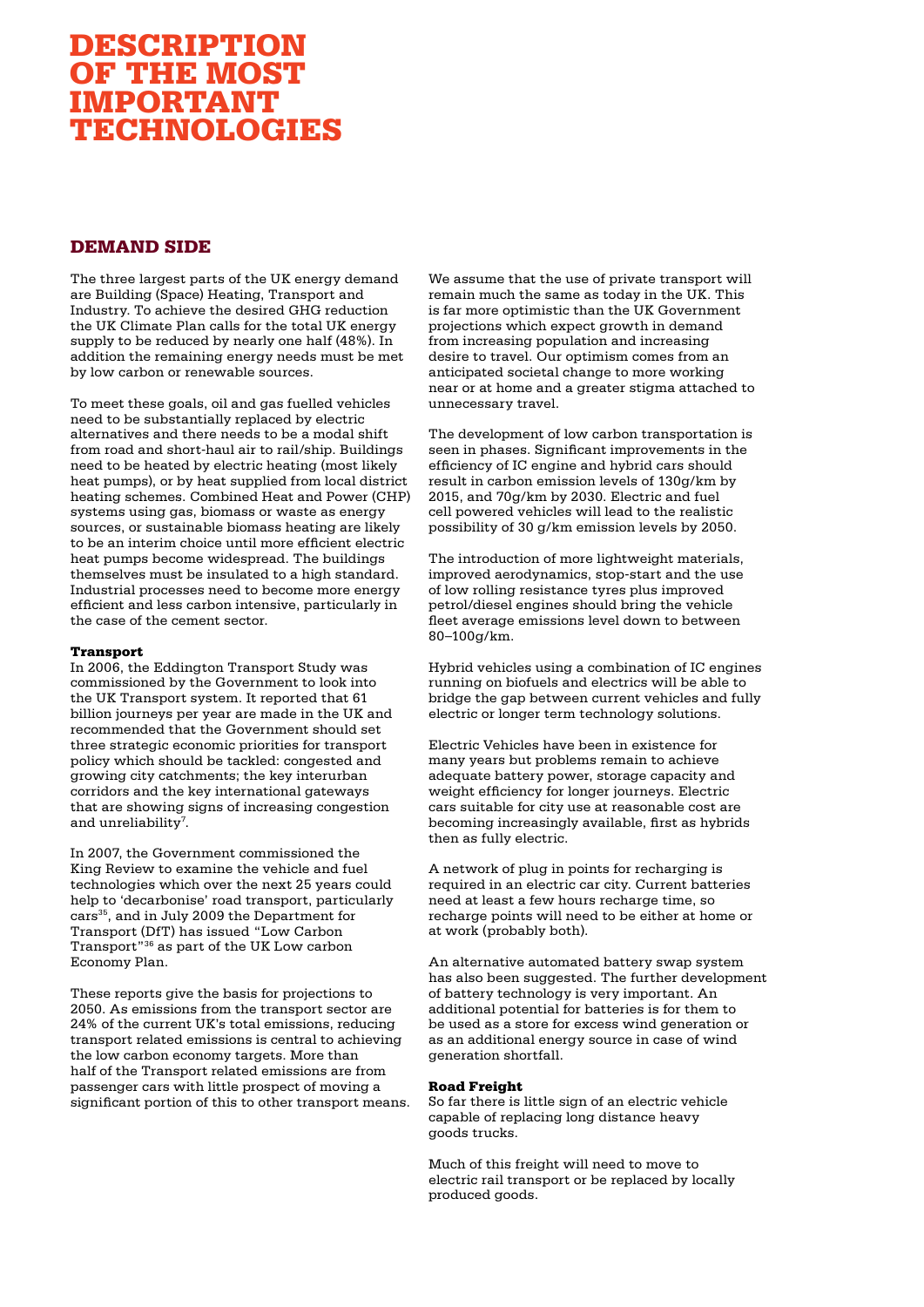# 10\_11

Studies by Ricardo<sup>37</sup> show that for Heavy Goods Vehicles, the use of Aerodynamically designed truck bodies and better driving techniques could both significantly reduce truck  $\mathrm{CO}_2^{}$  emissions.

Modal transfer of freight distribution movements to railfreight and local shipping have long been recognised as desirable and await investment in infrastructure.

There will be some necessary vehicles which cannot be electrified. For these vehicles biofuels are likely to be the immediate low carbon solution. The capacity for this is limited however as growing biofuels can adversely affect food production if uncontrolled.

The UK Government introduced a Biofuels requirement, the RTFO in 2007 but issued the following statement in 2008:

"The Renewables Transport Fuel Obligations (RTFO) Order 2007 came into force in April 2008 requiring that 2.5% of transport fuel must come from renewable sources in 2008-2009. The Government also commissioned the Gallagher Review in the light of concerns about biofuels, focusing particularly on the complex issue of the indirect or displacement effects of producing biofuel crops in developing countries. This review was published on 7 July 2008 and the Government will take its findings into account in UK and EU biofuel policies. In particular, the Government will consult later in the year on slowing down the proposed rate of increase in the RTFO"<sup>9</sup> .

International Aviation and Shipping presents a problem because of the complexities of allocating international emissions to a National level<sup>24</sup>. As more than 90% of the UK's imports and exports are shipped by sea, maritime emissions are a concern to the UK government.

Current ship's engines face little or no restriction on emissions. Global agreement is needed to implement similar standards to those for stationary power generation.

It is becoming recognised that emissions from shipping also have health implications. Some actions such as reduced speed and cold ironing (in port use of shore electrical supplies) are starting to have a beneficial effect.

There is potential for more efficient engines and the possible use of wind power to increase efficiency. There may be a good case for a renewed investigation of nuclear powered ships.

There is also a lack of legislation on shipping fuels (e.g. Sulphur content), and a lack of control of fuel leakage.

Some energy demand savings for aviation can be made through the use of improved engine and fuselage technology as well as redesigned flight patterns to reduce long haul distances (and hence the fuel used to carry fuel). Ultimately biofuels represent the only technique available to significantly reduce aircraft emissions. A modal shift from short-haul air to high-speed rail is desirable.

Rail is already at capacity in the UK and with growing demand from modal shift, new lines particularly for freight moved from road transport, and increased capacity on existing lines is required. New high speed links for major cities in the UK and connecting to Continental high speed networks are also necessary. The proposed High Speed 2 link from London and ultimately to Scotland needs to be started.

Rail has the great advantage that it can be low carbon electrically powered without any new technology. Consequently all rail lines should be electrified over the next 20 years. It has been recently announced that the Western Mainline line to Bristol and Swansea will be electrified.

#### Heating of Buildings

The reduction of space heating demand from industrial users is easier to achieve than for domestic users. Individual companies and public buildings have good incentives to reduce their energy usage. The Carbon Trust offers energy audits and financial grants to commercial and public organisations with significant energy usage, and advises on the selection of suitable biomass heating systems and other carbon reduction schemes<sup>12</sup>. Local authorities have National Indicators to meet such as NI 185 Percentage  $\mathrm{CO}_2$  reduction for Local Authority Operations<br>18. The Nottingham Declaration on Climate Change championed by the Energy Trust, has been signed up to by some 300 Local Authorities.

The UK Government has the opportunity and obligation to lead the way with positive policies on procurement in the refurbishment of public buildings – no refit without upgrade to carbon neutral standards of insulation for example. In this way the government would create a market for insulating products for retrofit that would reduce unit costs.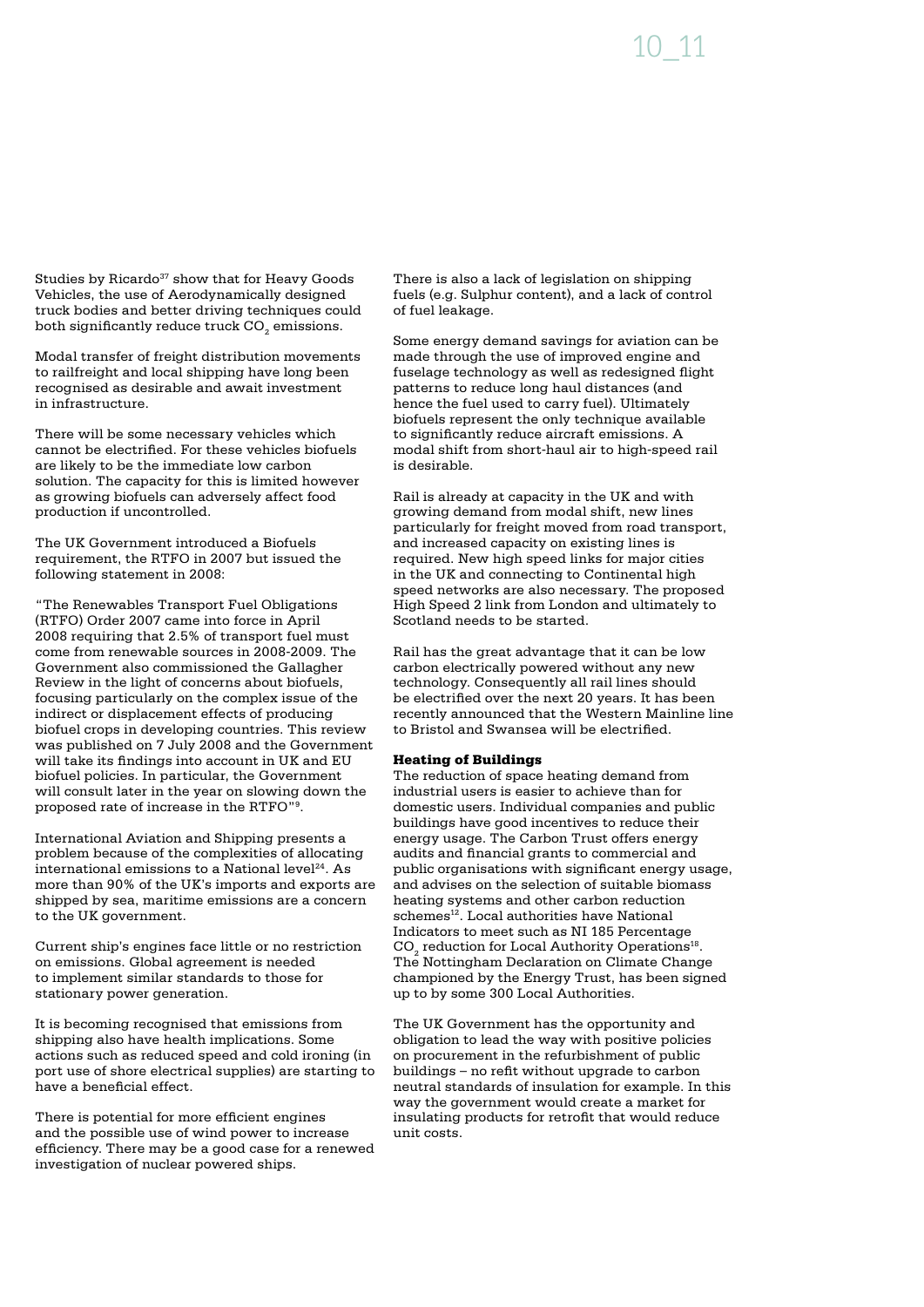There are also a significant number of private consultancies assisting with energy efficiency improvements throughout the UK. Attached is an example case study of improvements made at Anglia Ruskin University, Cambridge<sup>13</sup> (Appendix E). Many large public sector Estate Management departments have now developed comprehensive policies covering the correct design and construction of Environmentally Sustainable New Buildings $14$ .

Domestic users present a more difficult challenge. There are about 22 million homes in the UK of which 80% at any time can be considered old in energy efficient terms. About 3 million "old" homes have been improved under various recent UK Government initiatives. Up to now these programmes have concentrated on improved insulation, but have not considered wide scale changes to electrical heating or the installation of local or district heating systems. One problem in the UK is that as there is a free market in energy, residents in any one street can choose their energy supplies from several different suppliers. This makes it difficult to organize efficient street by street conversion or improvement.

The current efficiency measures under the UK CERT (Carbon Emission Reduction Target) scheme for insulation are expected to be complete by 2015, Therefore more community based approaches are proposed under further schemes (CESP and HESS). Several organisations and political parties have also proposed that the Centrica "Green Streets" initiative is rolled out across the UK. This will involve advising on whole house energy efficiency measures, possibly with grant funding for those measures selected by the owner.

A recent report for the Department for Energy and Climate Change (DECC) by Poyry Energy Consulting and Faber (AECOM) reviews the cost and benefits of district Heating. The report suggests 5.5 million UK homes could be economically connected to district heating.

New build housing should achieve high levels of sustainability for example with built in Solar panels. Some proportion of existing building stock may need to be demolished because the cost of refurbishment to higher energy efficiency is too much.

The waste heat from power stations currently sent to cooling towers or the sea (in the case of Nuclear plant) offers a solution to overdependence on the electric economy if sensible and efficient ways can be found to harness this waste energy.

### Agriculture

Agriculture generates about 7% of the UK's emissions. Agriculture and landfill both generate methane. An estimated 55% of the impact of GHGs from agriculture are Nitrous Oxides. Both Nitrous Oxide and Methane are more powerful GHGs than  $\mathrm{CO}_2^{-28}.$  Agriculture, food processing and the food distribution system are major emitters of greenhouse gases, producing at least 18% of the UK's total greenhouse gas emissions<sup>4</sup>.

As well as increased efficiency of the industrial processes involved in the food stream, different fertilizers, an emphasis on local supply and changes to diet, may need to develop over the next 30 years.

Land use change is not a significant element of the emission equation in the UK.

**AA 55** 

A recent report for the Department for Energy and Climate Change (DECC) by Poyry Energy Consulting and Faber (AECOM) reviews THE COST AND BENEFITS of district Heating. The report suggests 5.5 million UK homes could be economically connected to district heating.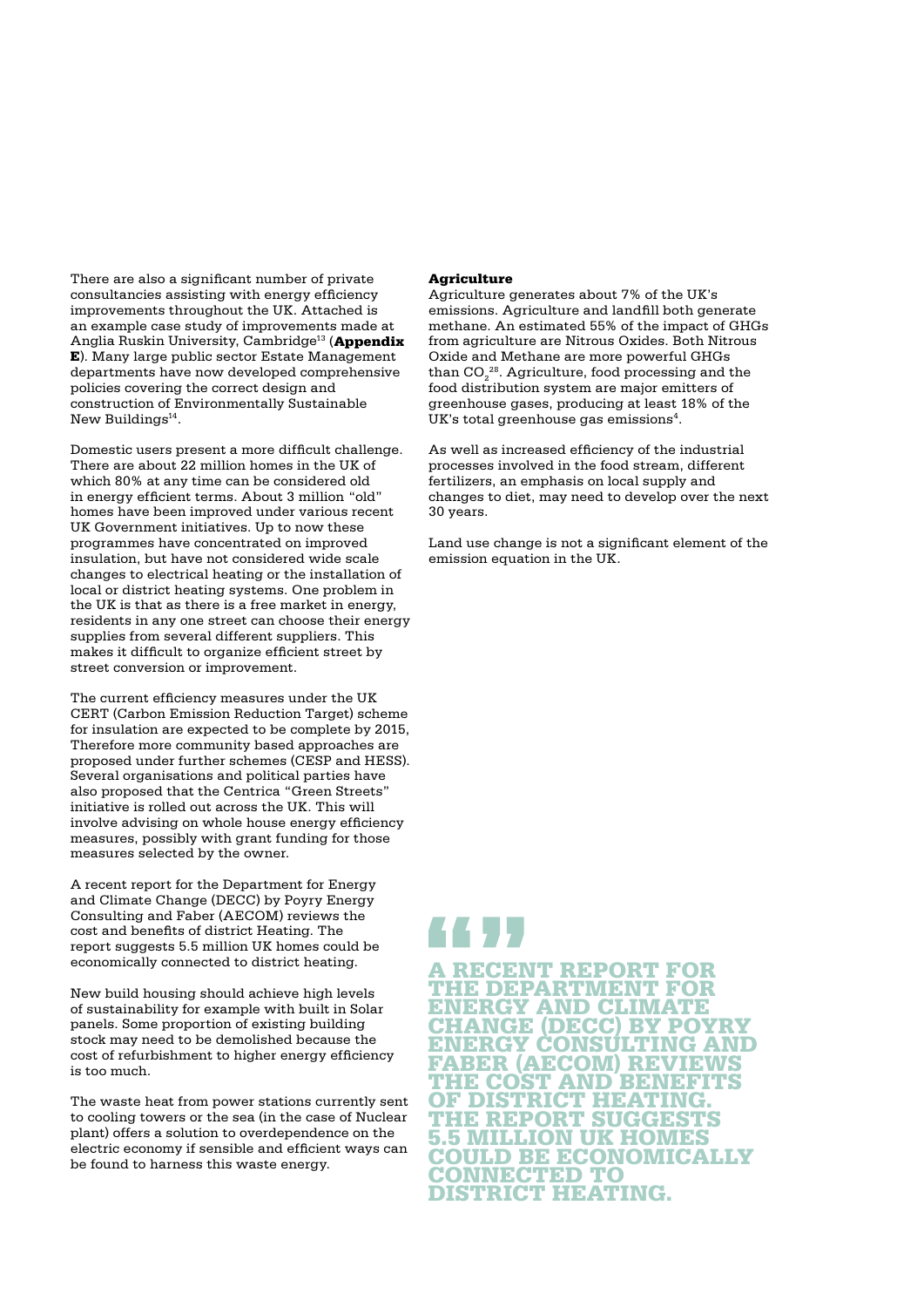# 12\_13

#### Industry

Some heavy process Industries will be amongst the remaining users of fossil fuels.

**Cement production** is a big  $\text{CO}_2$  emitter.

The World Business Council for Sustainable Development in it's Cement Sustainability Initiative39 lists four "levers" available to the industry to reduce emissions:

- • Improved Energy Efficiency
- • Alternative Heating fuels
- Use of blending materials, for example: Power station fly ash
- • Linking to CCS systems

Over half of the world's cement production is currently in China and other developing countries.

Steel Production is another big emitter and should also link to CCS network. As with all large industrial plant there are still in many cases wide ranging opportunities for short and medium term emission reduction through energy efficiency measures.

Over time, Process industries use of natural gas will be replaces by use of syngas and Fischer-Tropsch products produced from coal with CCS, biomass or waste.

### Supply Side

The UK power industry has in the recent past, been based on large scale generating plant connected to a National Grid. These require high energy density fuels and operate as GW sized facilities. The move to renewable forms of energy at lower energy densities typically means a larger number of facilities to generate the same level of power. This does however have the benefit that the plants can become a community asset and meet the local needs.

In a country district for example, biomass fuel may be easily available and a village wide biomass heating network can be constructed at reasonable cost. Many of these are already underway across the UK.

In towns, waste may be a good source of both electric power and heating. The IMechE report "Energy from Waste" points out that the UK is far behind the rest of Europe in its use of waste as a fuel. Several modern Energy from Waste (EfW) plants are now under construction or have recently been completed such as the PREL plant at Peterborough and the Hampshire waste plants. Modern EfW plants can also recover glassy and metal by-products and target zero to landfill results. These smaller local plants can achieve high overall efficiency by supplying a mix of electric power, heat and recovered materials $^{16,17,19}$ .

There is some discussion concerning the achievement of a good balance between EfW and re-use/re-cycling.

Major coal fired power plants have overall efficiencies of the order of only 30% (although modern gas fired Combined Cycle Gas Turbine replacements would achieve over 40% or 50%), much of the balance being wasted as heat sent to cooling towers. As many of the larger power stations are remote from residential housing, there is little further potential to capture and use this heat for local needs.

Government incentives are needed to encourage the movement of heat from large power plants to towns. The current drafting of the UK Section 36 legislation discourages new stations from being located near heat loads so this needs attention. Where both new housing and new power plant are being built there needs to be good coordination between the various Government departments involved to ensure overall good results.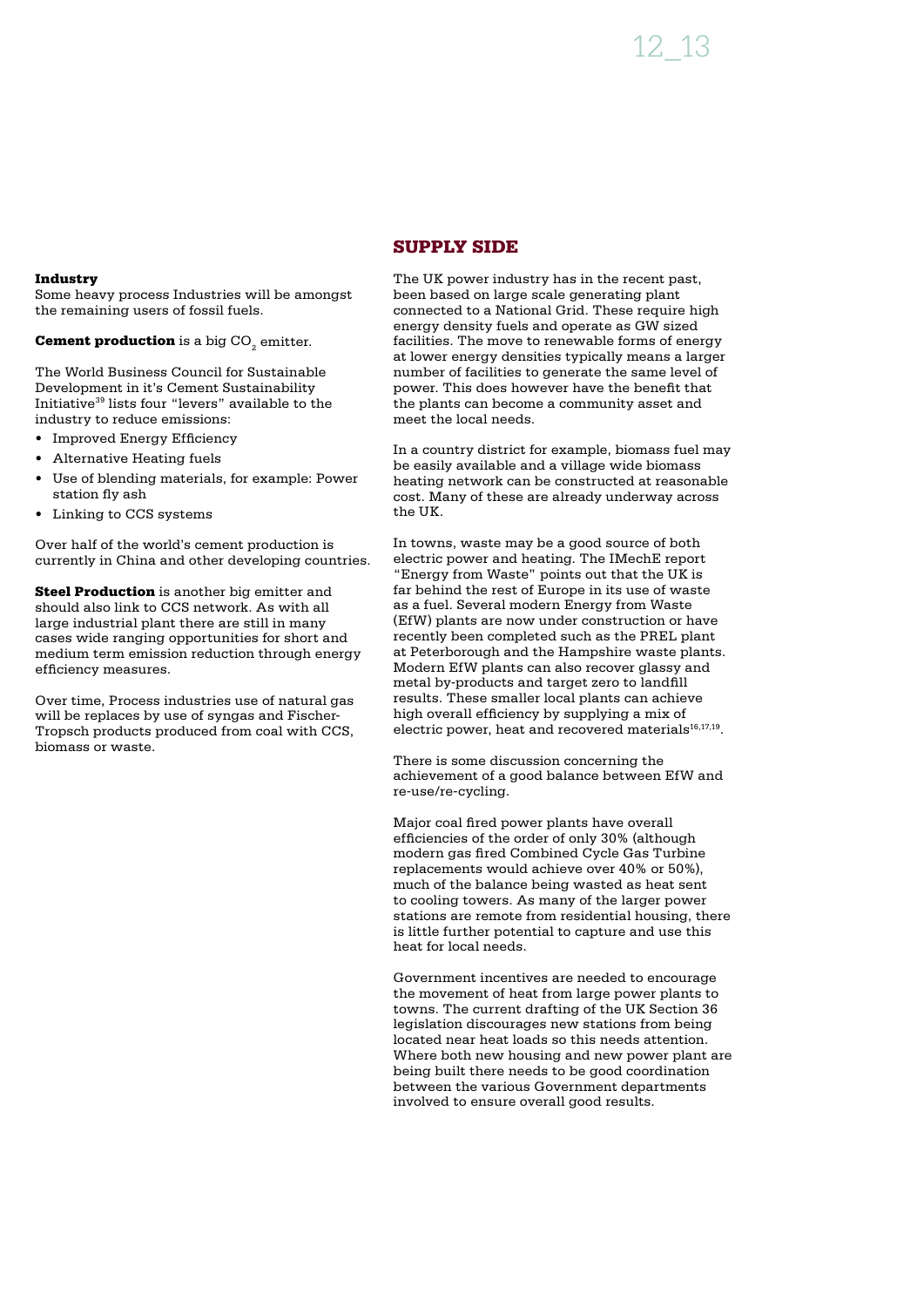For older houses, fuel cell Combined Heat and Power (CHP) for low density areas, and district heating CHP for high density areas, may be a good solution for the next 20 years as the grid has not yet been decarbonised enough to justify air source heat pumps everywhere. At some point around 2030 this is likely to change.

One result of a major transfer of demand to electricity is the effect on the supply grid. If too many homes turn on electric heating and too many electric cars are plugged in for recharging at the same time then the existing electricity distribution grid may well fail. The full electrification of transport would approximately double the electricity generation required, and for wind generation a higher capacity network will be required as many design criteria are based on the peak generation rather than the average (25–30% of peak).

### Power stations

**Nuclear** – a large new nuclear build programme is required to deliver about 20GW capacity by 2030, and 25GW by 2050. Resolution of long term waste repository is needed. Also current technology uses uranium inefficiently, meaning that current reserves will only last approximately 100 years, which is similar to current forecasts for natural gas. New fast breeder technology is required to make nuclear power sustainable.

Nuclear Fusion is currently only at the experimental stage. However a technical breakthrough in fusion would change the whole picture and hence research should be continued.

Coal power stations need to develop to have close to zero emission (based on CCS being successful and becoming universal). Two demonstration phases by 2020 are expected to be commercially viable (with subsidy). Currently in the first UK demonstration phase are four demonstrators – Oxyfuel (Schwartze Pumpe, Doosan Babcock), IGCC (Hatfield), Capture (Alstom, Great Plains Synfuel, Didcot), Storage (Insalah, Weyburn, Sleipner).

Gas power stations will also have to be close to zero emission based on the same CCS technology. Because of their lower initial emissions they are expected to follow coal implementation by around 10–20 years.

Wind – large scale offshore, potentially mandating for onshore in agricultural areas.

Tidal – tidal current power generation is at the demonstration phase. Barrage type tidal energy generation is proven technology but needs large scale expansion. Tidal current appears to have less environmental impact and is smaller scale and therefore easier to implement.

**Wave** – several prototypes are in the demonstration phase.

**Solar** – PV is established and gradually becoming more competitive. There is renewed interest in Concentrated Solar Power in Desert regions<sup>40</sup>.

Biomass – has a large potential but great care needs to be taken to make sure that it is sustainable, reduces  $CO<sub>2</sub>$  emissions and benefits rather than exploits developing countries<sup>12,15</sup>.

Waste – there is a need to investigate the lifecycle benefits of recycling versus energy from waste. Ideally waste should be reused or recycled close to where it is produced. The next best option is to use waste in an EfW facility to produce power and district heating for the community producing the waste. The National Farmers Union has already identified 2GW of generation potential from Anaerobic Digestion plants.

Geothermal – The European Geothermal Energy Council predicts geothermal in the EU27 to increase from 800MW to 6GW by 2020. Geothermal is less relevant in the UK, where there is potential in only a few areas.

Fossil fuel recovery and processing. It is assumed that little oil and gas is used, and that this is for process use rather than for energy use.

It is expected that some gas will continue to be imported.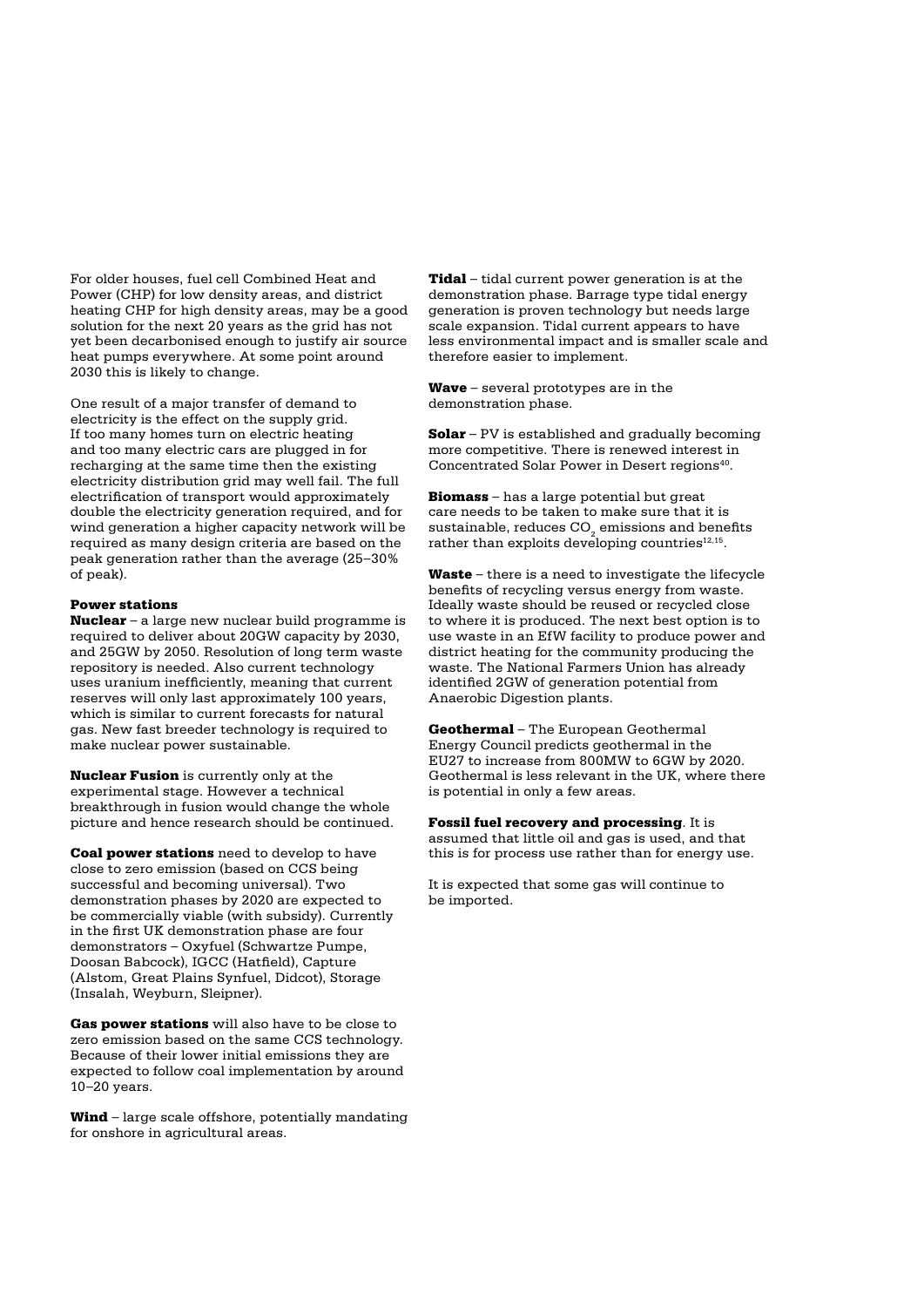The reward is not only a climate under control but also major business opportunities flowing from the new technologies needed. In essence we need ORTHING SHORT OF A SECOND industrial revolution.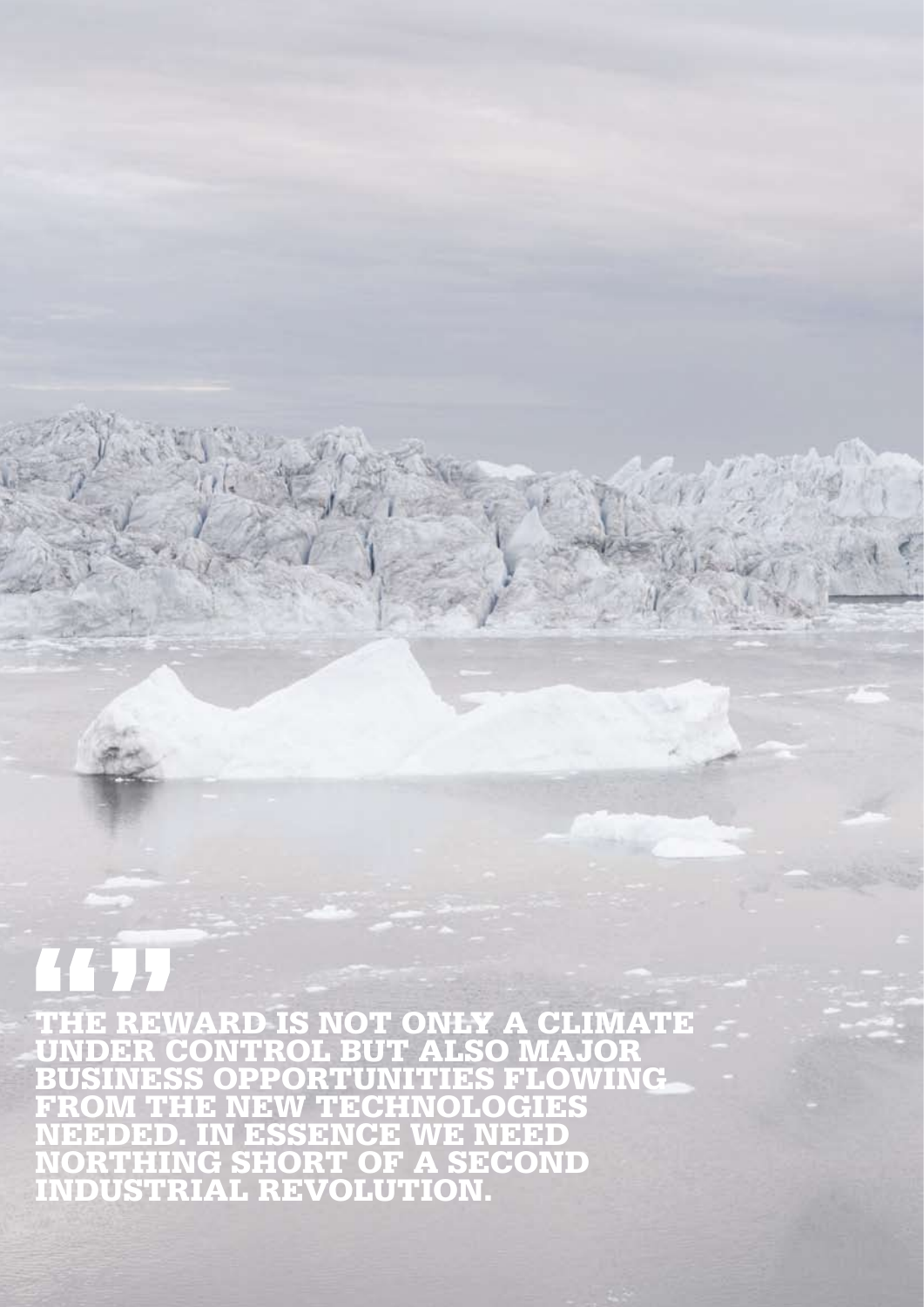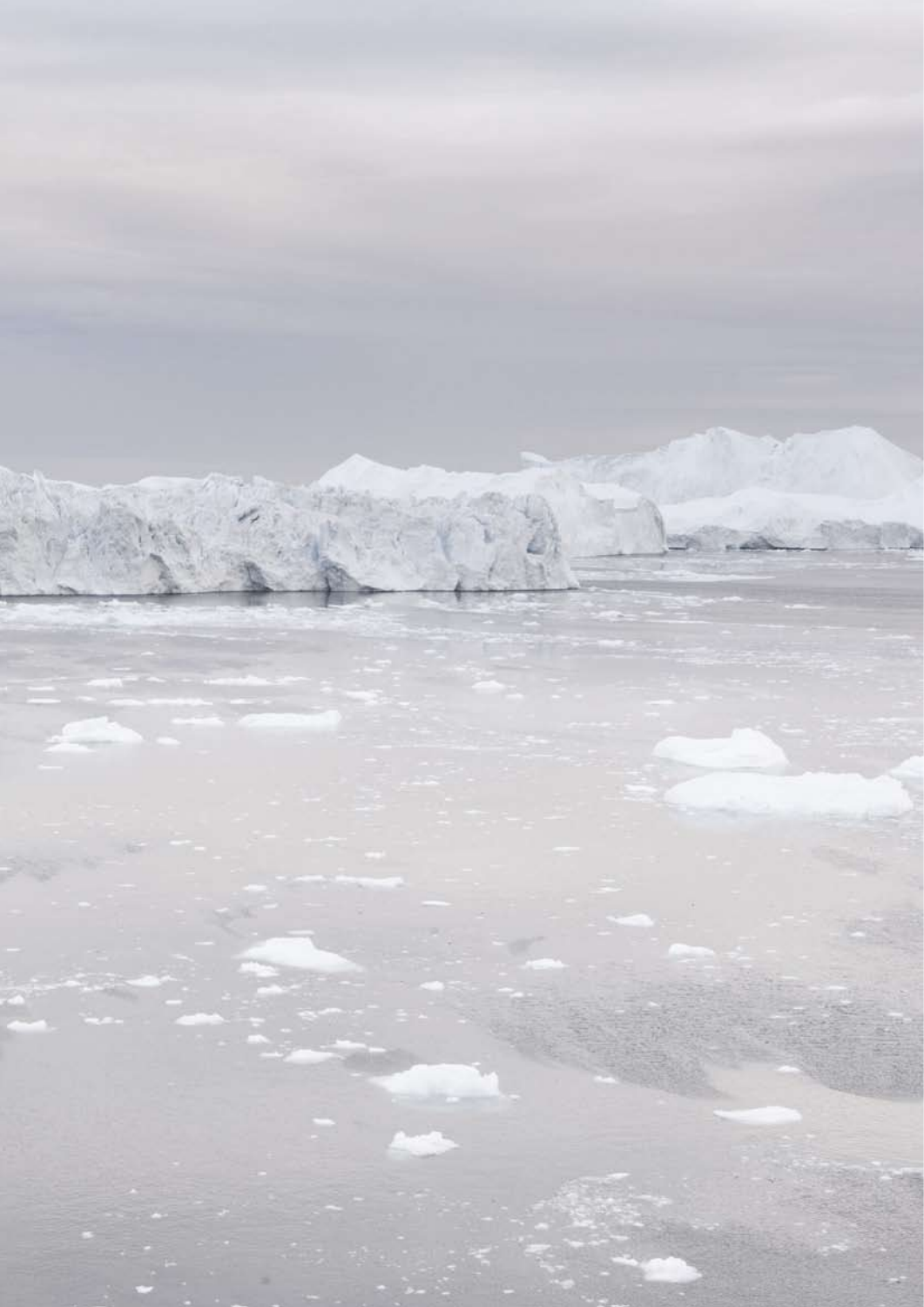## TOTAL **LIMATE PLAN**

The Energy supply for the Climate Model for 2050 proposed by the IMechE Working Party is shown below and this has been partly based on the energy plans developed by D Mackay<sup>5,29</sup>. Appendix A shows the UK Climate Action Plan which provides a roadmap for reaching the outcome and includes the main assumptions used to generate the energy supply and emissions data presented in the data sheet at Appendix B.

#### GW output capacity

|                | 2006           | 2015           | 2030     | 2050 |
|----------------|----------------|----------------|----------|------|
| Net Imports    | 1              | 1              | 3        | 10   |
| Hydropower     | 1              | 1              | 1        | 1    |
| Geothermal     | 0              | 0              | $\Omega$ | 0    |
| <b>Biomass</b> | $\overline{c}$ | $\overline{c}$ | 9        | 12   |
| Wind           | $\mathbf{1}$   | 7              | 27       | 40   |
| Solar Heat     | O              | O              | 1        | 3    |
| Waste          | 3              | 4              | 6        | 3    |
| Wave and Tidal | O              | O              | 6        | 11   |
| Photovoltaic   | O              | ŋ              | 2        | 6    |
| Nuclear        | 10             | 8              | 20       | 25   |
| Coal           | 26             | 20             | 17       | 11   |
| Gas (e)        | 50             | 50             | 13       | 5    |
| Total          |                |                |          | 127  |

Coal and Gas CCS from 2030

Imports include solar power from abroad.

Note that the above data is the required delivered GW output capacity to meet the expected demand. Utilisation for fossil and nuclear plant is about 0.8 and the load factor for wind is about 0.3, so that the installed capacity has to be larger by these factors.

#### Energy supply capacities

Despite the Climate Plan delivering a 48% reduction in UK primary energy supply the remaining capacities called for are extremely challenging as many of these proposed energy sources have not yet been developed to the required industrial level. Comments on the individual technologies are as follows:

Nuclear: This plan calls for a total of about 16 power plants equivalent to the existing 1.2GW Sizewell power station by 2030, and another 4 by 2050 giving a total of 25GW capacity. Current UK Government plans are for only 9 new stations, so this implies a second phase of construction. For comparison France currently has 64GW of installed Nuclear Power.

Wind: A massive expansion of wind energy is required. Currently the largest onshore wind farm in the UK is Scottish Power's installation at Whitelee, this has 140 turbines with a capacity of 322MW but is planned to increase to 221 turbines with a peak capacity of 614MW.

The largest offshore wind farm planned in the UK is the London Array. This will have 341 Turbines and a peak capacity of 1GW or about 1% of UK demand

**Biomass**: There are numerous small scale biomass generator units installed in the UK mainly using dry fuels (woodchip, straw, energy crops) Several large scale projects have also been built and are planned (Lockerbie, Prenergy, Helius, Drax).

Anaerobic digestion has been used for some years by UK Water Companies. Severn Trent have three sites where digestion units feed gas engines used to supply electricity to the sewage works $^{20}$ . Anaerobic Digestion is also widely used in Europe.

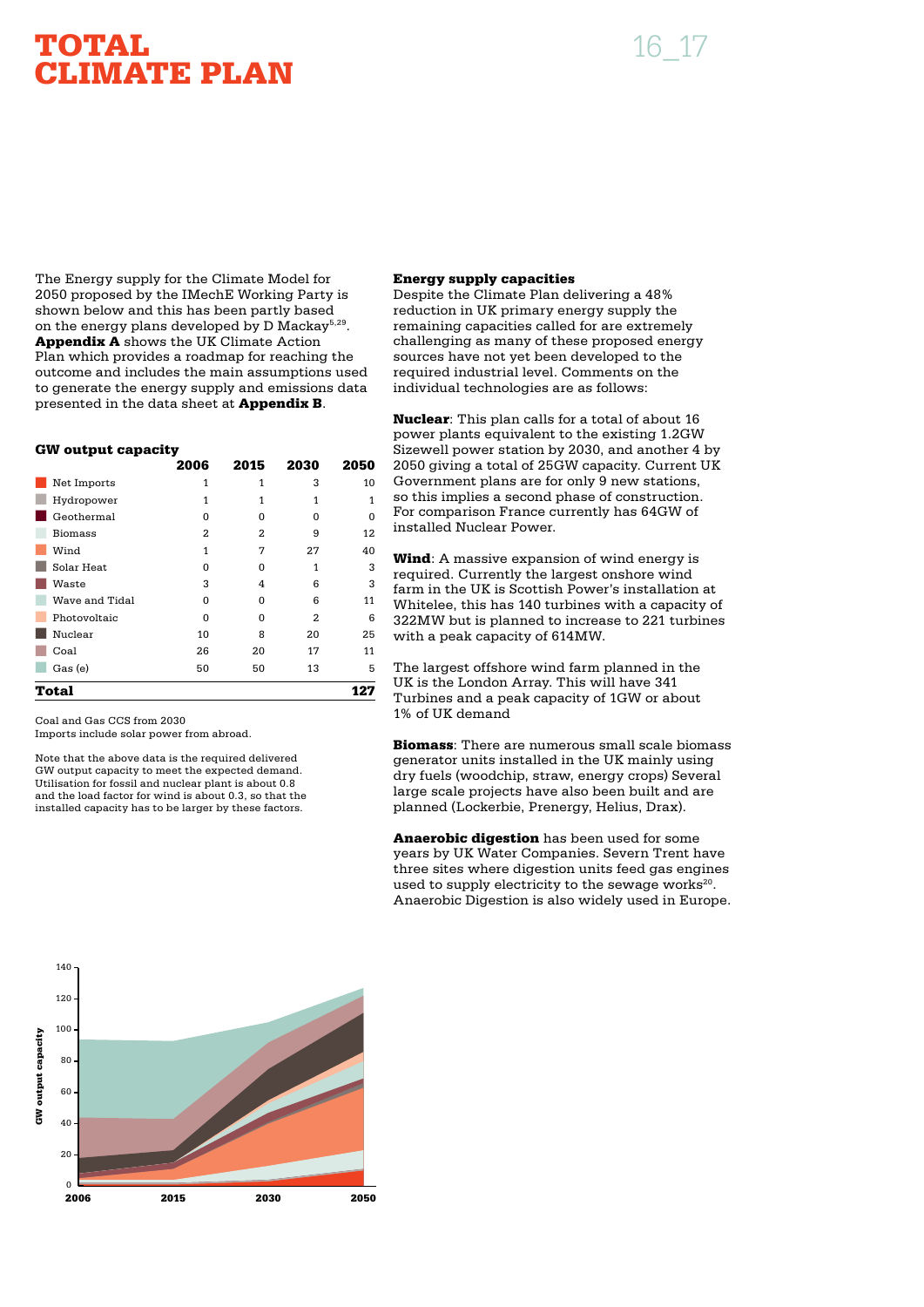**Solar electric**: PV is an existing technology but currently too expensive for widespread adoption. The future may be PV solar or solar concentrator farms in desert areas such as proposed by  $Desertec^{40}$ .

Solar thermal: This refers to water pumped systems. These are widely available with improving performance. They can be an economic pre-heater for domestic hot water systems and should be more widely used than they currently are.

Waste: Energy from waste plants are now being increasingly planned and built in the UK. The use of Plasma systems to recover metals and minerals from the resulting ash offers zero to landfill capability but needs installed experience.

Hydro: Hydro power generation is well established in Scotland but there are only a few other suitable regions in the UK for Hydro installation, similar to the newly constructed Glen Doe facility. Mini turbines and run-of-river have a limited role in local power generation.

Geothermal: The UK has one geothermal generation system in Southampton. There is possible potential in several other areas.

Tide and Wave Power must be considered as early stage technologies at present. It may take 10 years of experience of before there is realistic data to support large scale investment. The Severn Barrage project is currently under consideration for Government funding.

Tidal stream is extremely attractive to power supply companies because of its predictability. As usual, the most powerful tidal streams present the most hostile environment. The industry is still looking for a technology which is commercially viable in less hostile environments and in shallower water.

#### Energy Supply Issues

Many of the above energy generation technologies may be considered as developed and available. However the total demand planned in the above Climate Plan for many of these technologies requires new plant builds on a massive scale. This presents political/social problems rather than technology problems.

The adoption of the above plan also requires significant improvements to the UK National Electricity Grid. The existing grid is based on large power plant and a gradually diminishing demand network in remote areas.

The proposed scenario requires both the ability to transmit energy from remote wind, wave, and tidal installations; accept input energy surpluses from local power plant and supply an overall increased demand for electricity. Renewables will contribute some 40% of all UK primary energy supply by 2050; up from 2% in 2006. This will require a major government backed upgrade of the National Grid and for the UK to play a full part in a European and North African 'Super Grid'.

Although coal use is more than halved by 2050 there is still a need for substantial capacity and therefore CCS for coal requires major development; there is only very limited experience to date. New trials are now starting.

Energy storage will be of increasing importance to smooth sustainable power generation. Pumped storage projects offer a good solution. Some 10GW of storage capacity may be needed.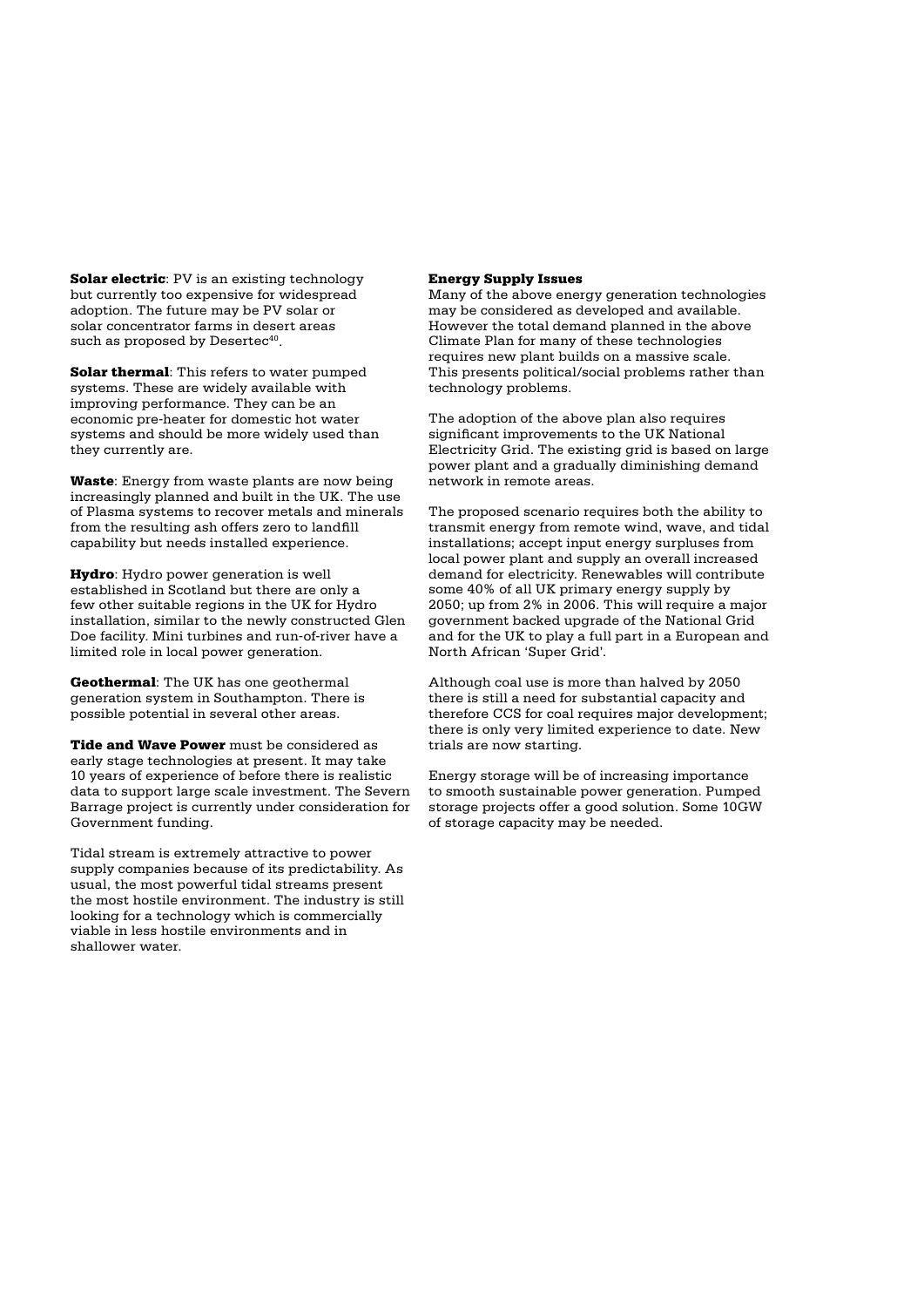### Description of the Measures **REQUIRED**

Key programmes of work are already underway to enable the new technologies of Carbon Capture and Storage (CCS), Electric Vehicles and Smart Metering of buildings.

#### Carbon Capture and Storage

Developing and using carbon capture and storage (CCS) for all large scale fossil fuel power generation and fossil fuel intensive process plant e.g. steel and cement is critical to the future low carbon economy.

CCS or some alternative technology to allow clean coal power generation may be the most crucial technology in achieving global GHG reduction due to the widespread availability and low cost of coal and it's key position in the energy generation of many countries including China, USA and Germany.

There is extensive work underway across the world to investigate and develop this process.

According to the UK's Carbon Capture and Storage Association, the UK has at least 10 projects in the pipeline30. Some of these are:

- • Scottish Power have launched a pilot CCS project at the 2.3MW Longannet coal fired plant in Fife. The test unit will operate on 1MW for some seven months before a full scale unit is ready.
- E.ON and the Engineering and Physical Sciences Research Council (EPSRC) have announced a collaboration project at four Universities. The University of Nottingham will investigate CO<sub>2</sub> capture. Newcastle University will investigate  $\mathrm{CO}_\mathrm{2}$  transport. A group at Leeds University will study oxyfuel combustion, and a consortium led by the University of Edinburgh will investigate the economics of large scale CCS.
- Internationally, the European Commission has announced plans to allocate up to  $\epsilon$ 50 million for the construction and operation of a CCS demonstration project in China, as part of the EU China Near Zero Emissions Coal Plant project.

#### Electric Vehicles

Currently only a very small number of fully electric cars are on UK roads. They underperform internal combustion engine vehicles and are typically more expensive. Government support and intervention is essential to help develop the technology.

The Department of Transport's "Strategy for a Low Carbon Future" was launched in April 2009. This strategy includes incentives to encourage consumers to purchase electric vehicles, and help to establish a network of charging points in "electric car cities"32.

The Technology Strategy Board's "Low Carbon Vehicles Innovation Programme" supports the development of innovations in electric car development.

The first Low Carbon Vehicle Innovation Platform competition was launched by the Technology Strategy Board and the Department for Transport, in September 2007. It allocated more than £20m of investment to support Low Carbon Vehicle research, development and demonstration projects.

In 2009 two more research and development competitions have been launched:

- • Ultra-low carbon vehicle demonstrators
- • Ultra-efficient systems for the market advancement of electric and hybrid vehicles<sup>34</sup>.

There is a long history of electric commercial vehicle building in the UK including the famous electric milk float, and trolley bus overhead line passenger vehicles. New designs of electric commercial vehicles are now being ordered by a number of UK organisations.

New investment in a factory in the North East of England to produce batteries for electric vehicles has recently been announced subject to EU approval.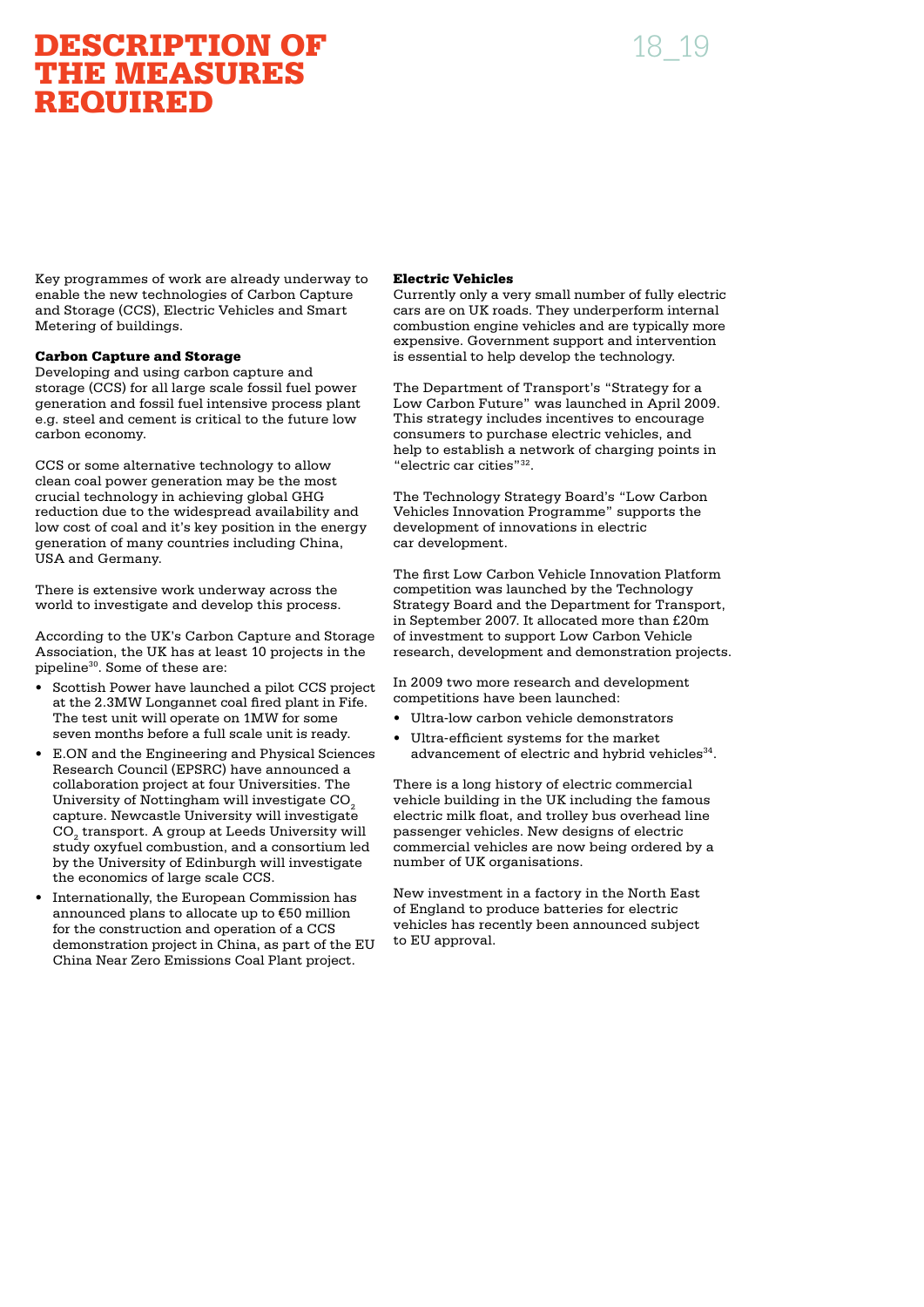### Building Energy Efficiency Improvement

Compared to the German Passivhaus standard of total power consumption of 13.7 watts/ $m^2$ , UK average houses use about 30 watts/m<sup>2</sup>. Offices are similar or more. There is therefore a significant opportunity to reduce heat demand through better insulation.

The UK housing stock is about 22million homes. Based on typical new build figures, some 80% of the 2050 homes are considered to be already built. Of the current stock some 7 million have solid brick walls and are more difficult to insulate well.

The UK Government has announced that it intends to mandate smart meters for all households with a completion target of  $2020^{31}$ .

It is expected that smart meters will play an important role in achieving the low carbon economy by providing householders with the ability to control and reduce energy usage and costs. Energy companies will also be able to increase their efficiencies and both will be able to identify the worst case homes.

For new buildings, UK Building regulations Part L Conservation of Fuel and Power apply. The Chartered Institute of Building Service Engineers provides guidance and training on the achievement of low carbon buildings.

Current thinking is that heat pumps provide the best heating efficiency where district heating is not suitable. However there are problems of installation and noise for the airhandling units. In some cases with good insulation, simpler electric heating combined with solar thermal panels may be a good solution.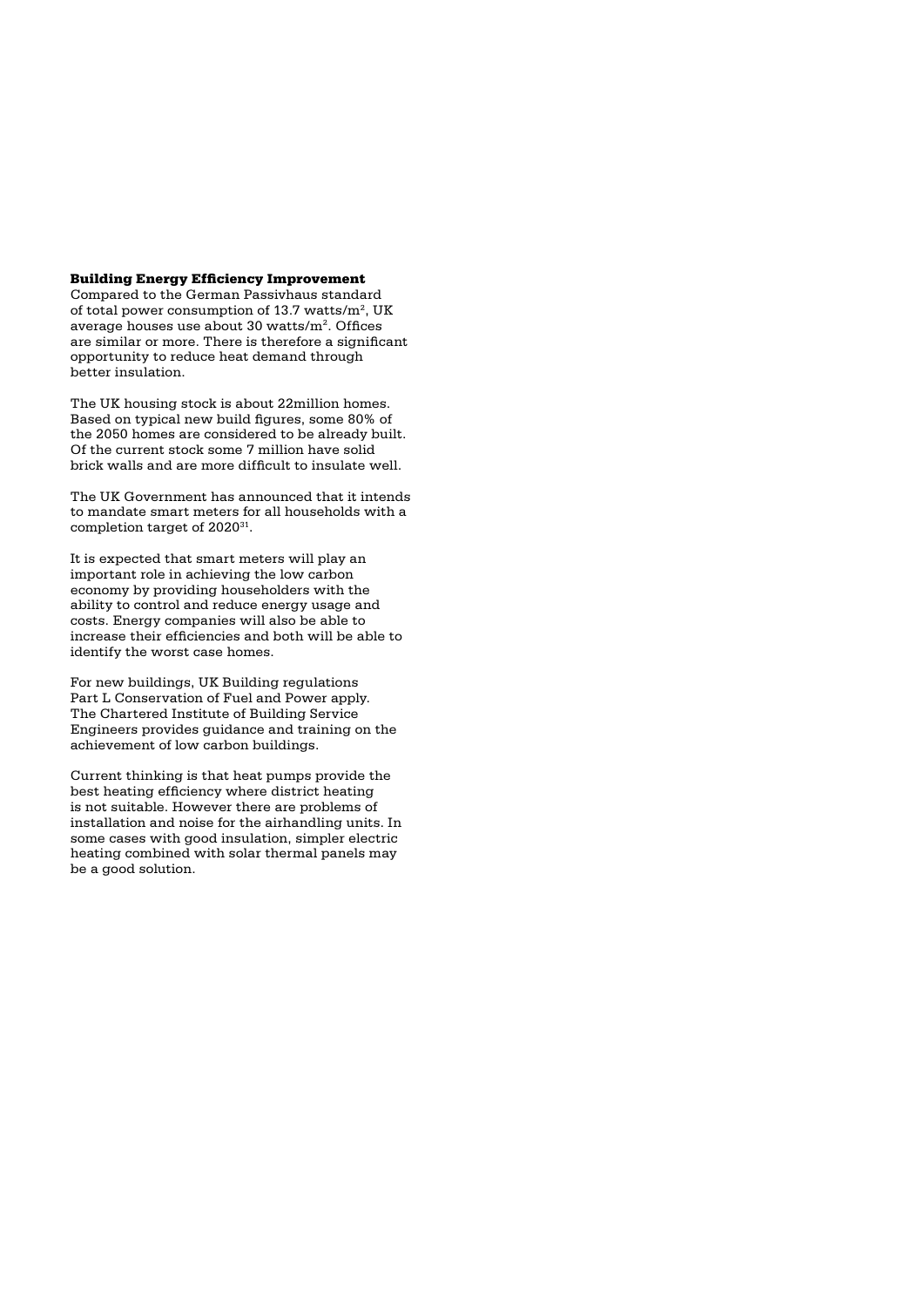## Economic **ANALYSES**

The Committee on Climate Change has reevaluated the National cost of achieving the Low carbon economy required.

The conclusion is that, as proposed by the earlier Stern Report, the cost will be of the order of 1% of GDP.

Within this National economic figure it is important that the various Government Incentives at any one time are correctly targeted. Finance will be a major barrier to implementation if it is not forthcoming in a timely manner and a major investment demand will be created. Government policy will have to be very agile to meet the continuously changing needs of this complex programme.

In view of the UK Government's commitment to a substantial increase in the use of renewable energy, the House of Lords Economic Affairs Committee decided to examine the economics of renewable energy $41$ .

Their investigation looked at the relative cost of renewables and the effect of increased renewable on the average cost of generating electricity.

Some of their conclusions were :

- • Para 75: The cost of electricity from onshore wind farms at good locations would only be comparable with that from fossil fuel generators when prices of oil, gas and coal are very high or allowance is made for the price imposed for carbon emissions permits (effectively a tax). It is more expensive than nuclear generated power. In our base case, onshore wind cost 7 pence per kWh, as opposed to around 4 pence per kWh for the other technologies – coal, gas and nuclear. Offshore wind, biomass, wave and tidal power are even more expensive. And these estimates exclude the additional costs of integrating more renewable generation into Britain's electricity grid.
- • Para 85: Future developments in the base generation costs of electricity from renewable sources depend upon many variable factors such as technological development, the rate of return required by generators and construction costs. But from the evidence we have seen it seems clear that as things stand the base costs of generation of electricity from onshore wind are likely to remain considerably higher than those of fossil or nuclear generation and that costs of generation of marine or solar renewable electricity are higher still.
- Para 163: Harnessing renewable sources of heat is often cheaper than for electricity generation and offers a larger target area, as heat accounts for double the final energy demand of electricity. There is no intermittency problem with renewable heat. We recommend that the Government should lay at least as much emphasis on encouraging the development and use of renewable heat as on renewable electricity generation.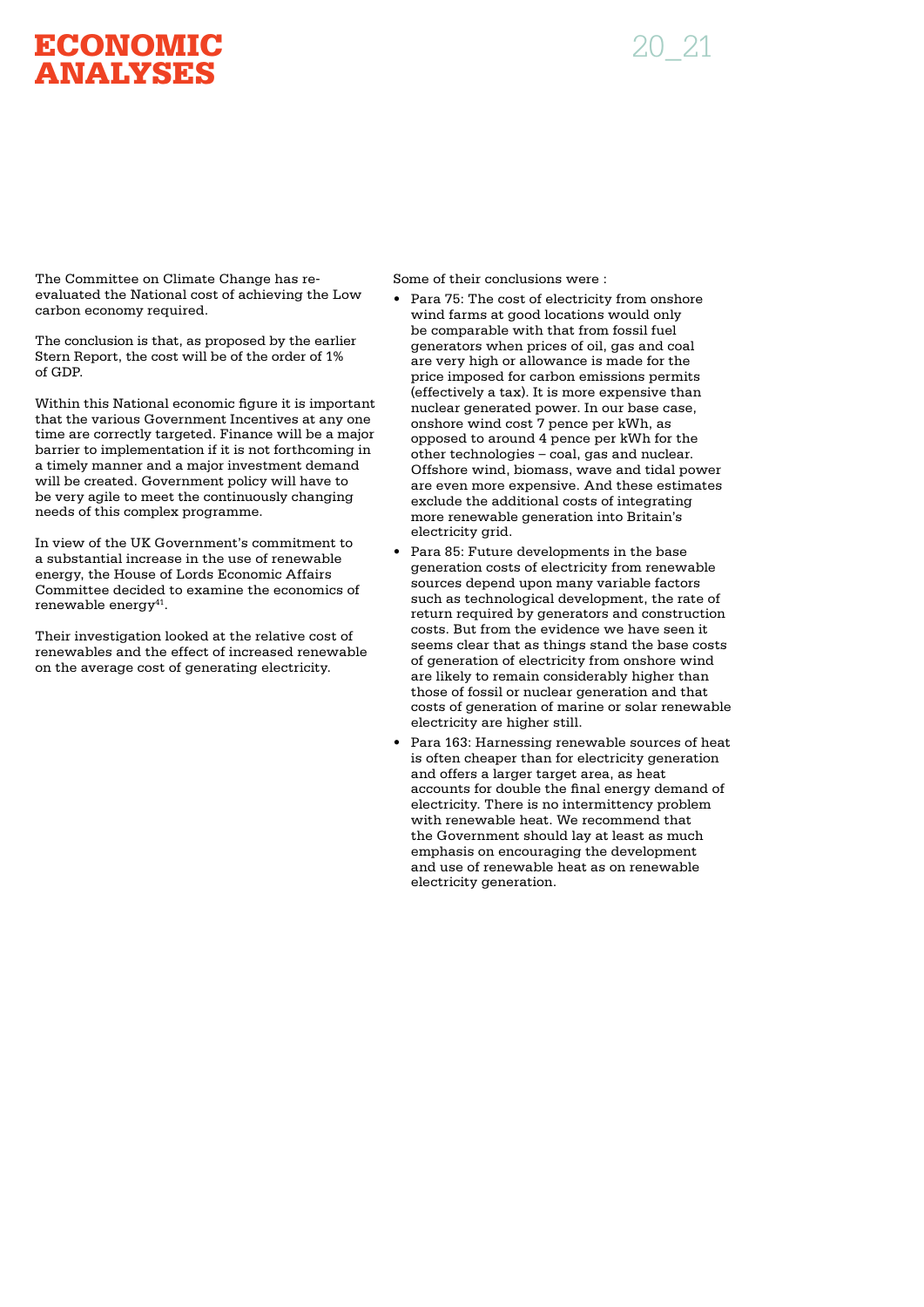## **SECURITY** of Supply

The suggested Plan offers good security of supply both on an International scale and at a local level. The current UK energy profile is heavily dependent on imported gas over the next few years.

New Interconnections for electricity transfer between EU countries can also increase the security of supply.

From the point of view of local supply within the UK, the much increased use of electricity for heating and transport means that continuity of supply is even more critical. Given the likelihood of increased storms and other climatic causes of power outages, the new Grid needs to be designed with increased resilience.

Localised power generation either from renewables or clean fossil fuel based systems will tend to give the needed local resilience and continuity of supply.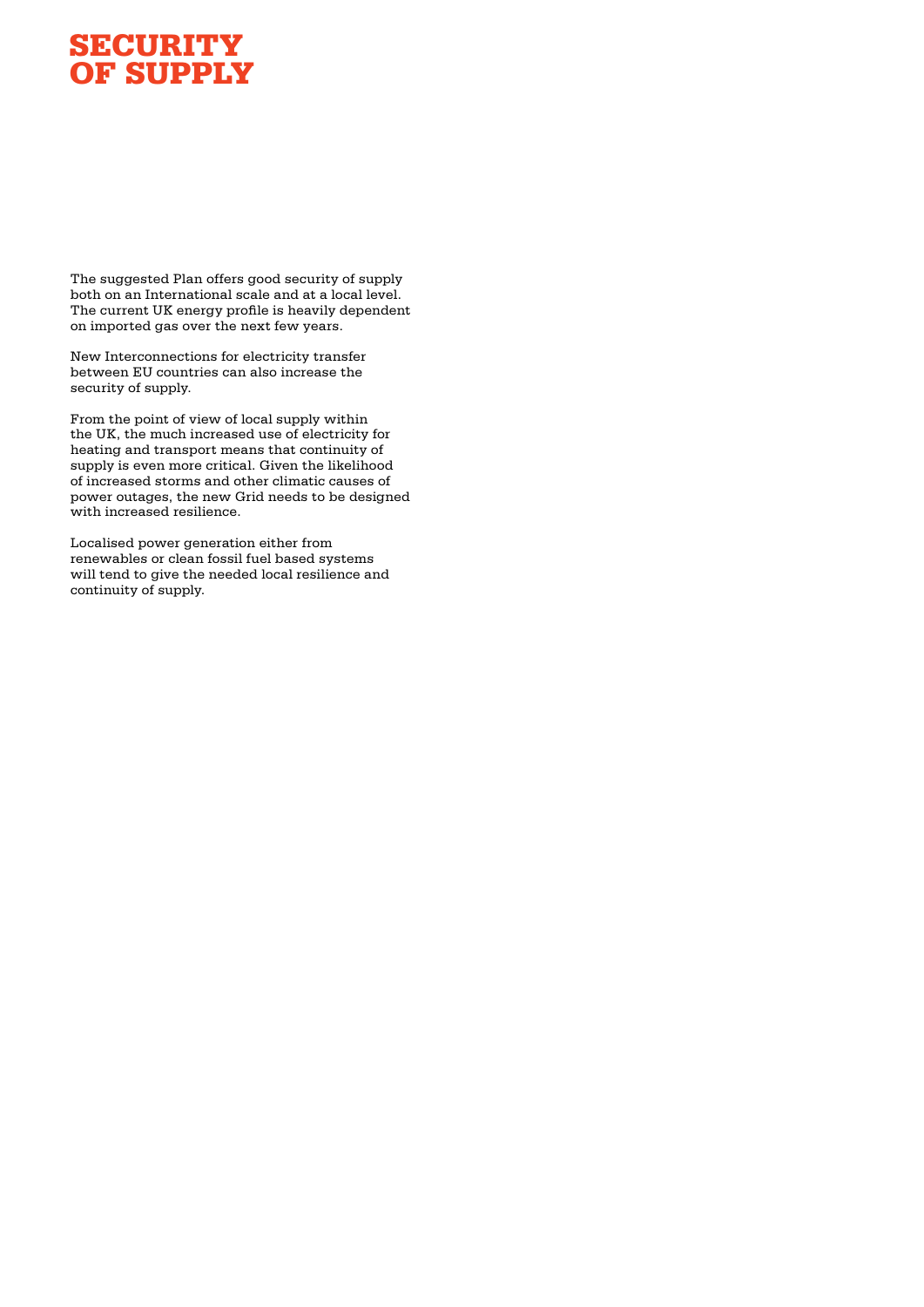### Innovation, Business and **JOB CREATION POTENTIAL**

The major programme of work needed to complete the transformation to a low carbon economy will require significant numbers of nuclear industry engineers and support, and a wide range of skilled building services engineering sector employees amongst others. Training of these people will require National leadership.

There will be major business opportunities flowing from the new businesses that will need to be generated. The UK is extremely well placed to take advantage of this opportunity.

22\_23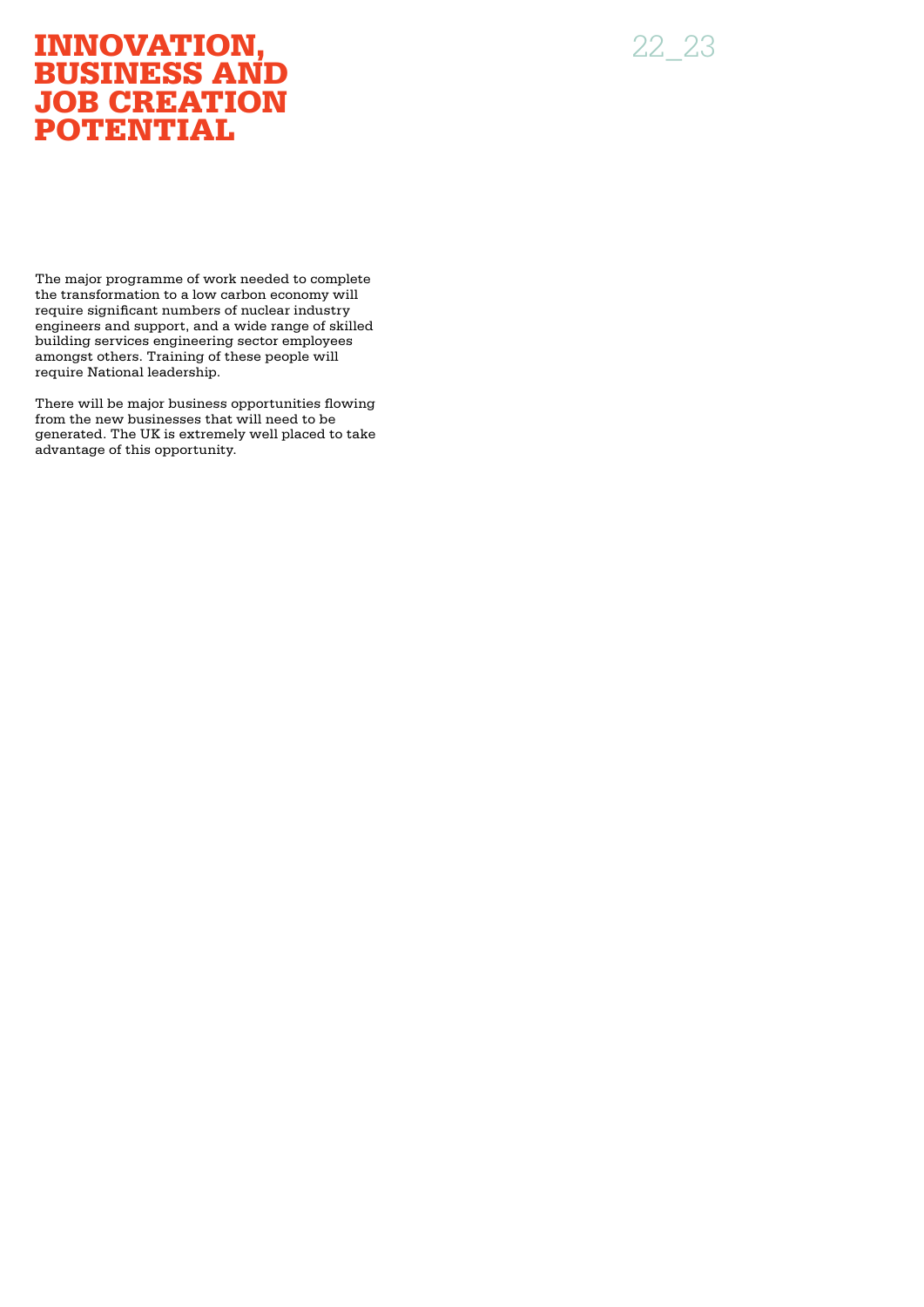# Appendix A

### IMechE UK Climate **ACTION PLAN**

|             |                               | 2015                                                                                                                                                                                                                                                                                                                                                                                                                                                                                                                                                                            | 2030                                                                                                                                                                                                                                                                                                                                                                                                                                                                                                                                                                                                                                                                                                                 | 2050                                                                                                                                                                                                                                                                                                                                                                                       |
|-------------|-------------------------------|---------------------------------------------------------------------------------------------------------------------------------------------------------------------------------------------------------------------------------------------------------------------------------------------------------------------------------------------------------------------------------------------------------------------------------------------------------------------------------------------------------------------------------------------------------------------------------|----------------------------------------------------------------------------------------------------------------------------------------------------------------------------------------------------------------------------------------------------------------------------------------------------------------------------------------------------------------------------------------------------------------------------------------------------------------------------------------------------------------------------------------------------------------------------------------------------------------------------------------------------------------------------------------------------------------------|--------------------------------------------------------------------------------------------------------------------------------------------------------------------------------------------------------------------------------------------------------------------------------------------------------------------------------------------------------------------------------------------|
|             | <b>Buildings</b>              | Accelerated programme<br>of building refurbishment,<br>especially wall, floor and loft<br>insulation and replacement of<br>old, inefficient boilers with high<br>efficiency modern equivalents<br>(gas condensing and/or biomass).                                                                                                                                                                                                                                                                                                                                              | All existing buildings that can<br>be sensibly upgraded to modern<br>standards have been so upgraded.<br>Those that can't and that aren't<br>of architectural/historical<br>importance are gradually being<br>demolished and replaced. All new<br>houses and many existing ones<br>now having their remaining (low)<br>heat demand met by electricity via<br>heat pumps or district heating.                                                                                                                                                                                                                                                                                                                         | Improvements in building energy<br>efficiency and the efficiency<br>of electrical appliances have<br>resulted in overall energy<br>use in the housing sector<br>falling by 50% since 2006.                                                                                                                                                                                                 |
| Demand-side | <b>Transport</b>              | Strong societal, legislative and<br>fiscal incentives for motorists to<br>switch to "best in class" models.<br>Owning and driving a car that<br>does less than 40mpg viewed<br>as no more socially acceptable<br>than drink-driving. Battery<br>electric vehicles and plug-in<br>hybrids beginning to achieve<br>significant market share.                                                                                                                                                                                                                                      | Vehicle fleet now predominantly<br>high-efficiency electric. Vehicles<br>still using liquid fuels do so<br>with high blends of bio-fuels.<br>Visible and significant evidence<br>of global warming and its<br>catastrophic effects has led to<br>demand for fossil-fuelled air<br>travel being greatly reduced.                                                                                                                                                                                                                                                                                                                                                                                                      | Improvements in vehicle<br>efficiency and modal shift (e.g.<br>from road freight to rail/sea)<br>have more than halved transport<br>energy use since 2006.                                                                                                                                                                                                                                 |
|             | Industry                      | Manufacturing output returns to<br>pre-recession (of 2008/9) levels,<br>but higher fossil fuel prices,<br>legislation and carbon trading<br>regimes lead to increased focus<br>on energy efficiency, particularly<br>through industrial CHP.                                                                                                                                                                                                                                                                                                                                    | Further improvements in<br>efficiency mean that overall<br>demand is falling gradually<br>despite growth in output.                                                                                                                                                                                                                                                                                                                                                                                                                                                                                                                                                                                                  | Continuing improvements<br>in efficiency mean that the<br>trend for overall demand to<br>fall gradually, will remain.                                                                                                                                                                                                                                                                      |
| Supply-side | <b>Fossil</b> fuels           | Improvements in building and<br>vehicle efficiency combine with<br>greater supply of renewable<br>energy to reduce demand for oil<br>and gas. Use of coal falls in line<br>with shut down of older plants<br>and emissions trading regimes.                                                                                                                                                                                                                                                                                                                                     | Changes in buildings and<br>transport have led to dramatic<br>falls in gas and oil use. Coal<br>still has fairly major role in<br>electricity production but Carbon<br>Capture and Storage technology<br>has been introduced to reduce<br>overall emissions from coal<br>from about 0.09 MTCO <sub>2</sub> e per<br>primary PJ supplied in 2006 to<br>0.06 MTCO,e per PJ in 2030.                                                                                                                                                                                                                                                                                                                                    | Apart from some residual use<br>in transport, industry and for<br>grid-balancing, oil and gas use<br>is now almost eliminated – both<br>down more than 90% on 2006<br>levels. Coal use also down on 2030<br>levels, but still major supplier<br>of electricity (and industrial<br>heat). CCS technology has<br>reduced emissions from coal to<br>0.05 MTCO <sub>2</sub> e per PJ supplied. |
|             | <b>Nuclear</b>                | Some more existing plants have<br>shut down. New build programme<br>finalised and construction<br>of first plants underway.<br>Second phase build<br>programme being planned.                                                                                                                                                                                                                                                                                                                                                                                                   | Main new build programme<br>now complete, delivering 600<br>PJ per year, equivalent to about<br>32GW. New build assumed<br>to be only on sites previously<br>used by nuclear industry, with<br>each site supplying 2-3GW.                                                                                                                                                                                                                                                                                                                                                                                                                                                                                            | Plants built during 2010s and<br>2020s still supplying 750 PJ per<br>annum. Plans being developed to<br>replace them (as they reach end<br>of their 40 year design life) with<br>renewables and/or fusion reactors.                                                                                                                                                                        |
|             | <b>Renewables</b>             | Feed-In Tariffs and Renewable<br>Heat Incentive set high enough<br>to encourage micro-generation,<br>e.g. of solar heat and PV. Planning<br>and grid-connection issues for<br>on-shore wind sorted out and<br>major programme offshore has<br>delivered about 7GW of wind<br>energy. Waste seen as a resource<br>for both materials and energy,<br>so town-scale Energy from<br>Waste plants are now much more<br>common and widely accepted (and<br>the Renewable Heat Incentive<br>(RHI) has ensured they are a<br>key and growing part of many<br>district heating schemes). | Building refurbishment and<br>new construction programmes<br>assumed to be delivering<br>significant investment in solar<br>heat and PV. Publicly funded<br>R, D&D during the early 2010s has<br>brought the costs of PV down and<br>efficiencies up. Wind power is now<br>fully cost competitive with other<br>supply options, and is expanding<br>rapidly – 3-5GW of new wind is<br>being connected each year, and<br>has been since 2015. R, D&D in the<br>2010s has also allowed for a major<br>expansion in biomass energy use,<br>using 2nd and 3rd generation<br>bio-fuels from sustainable sources.<br>A Severn Barrage has been built<br>and other forms of wave and tidal<br>energy are increasingly used. | Further expansion of wind, PV,<br>solar heat, biomass, wave and<br>tidal energy, at PJ/year growth<br>rates similar to those achieved<br>in the 2020s. A move to a more<br>resource efficient society has led<br>to a reduction in volumes of waste<br>available for energy conversion, so<br>EfW supply has fallen since 2030.                                                            |
|             | <b>Electricity</b><br>imports | New interconnectors built as first<br>stage in EU supported "Supergrid"<br>to link low carbon energy supply<br>sources across Europe and North<br>Africa to points of demand.                                                                                                                                                                                                                                                                                                                                                                                                   | Further development of the<br>Supergrid and interconnectors<br>has allowed more import and<br>export of electricity to provide<br>grid balancing services.                                                                                                                                                                                                                                                                                                                                                                                                                                                                                                                                                           | Concentrated Solar Power from<br>North Africa now a major supplier<br>to the UK grid, with excess wind<br>energy being regularly exported.                                                                                                                                                                                                                                                 |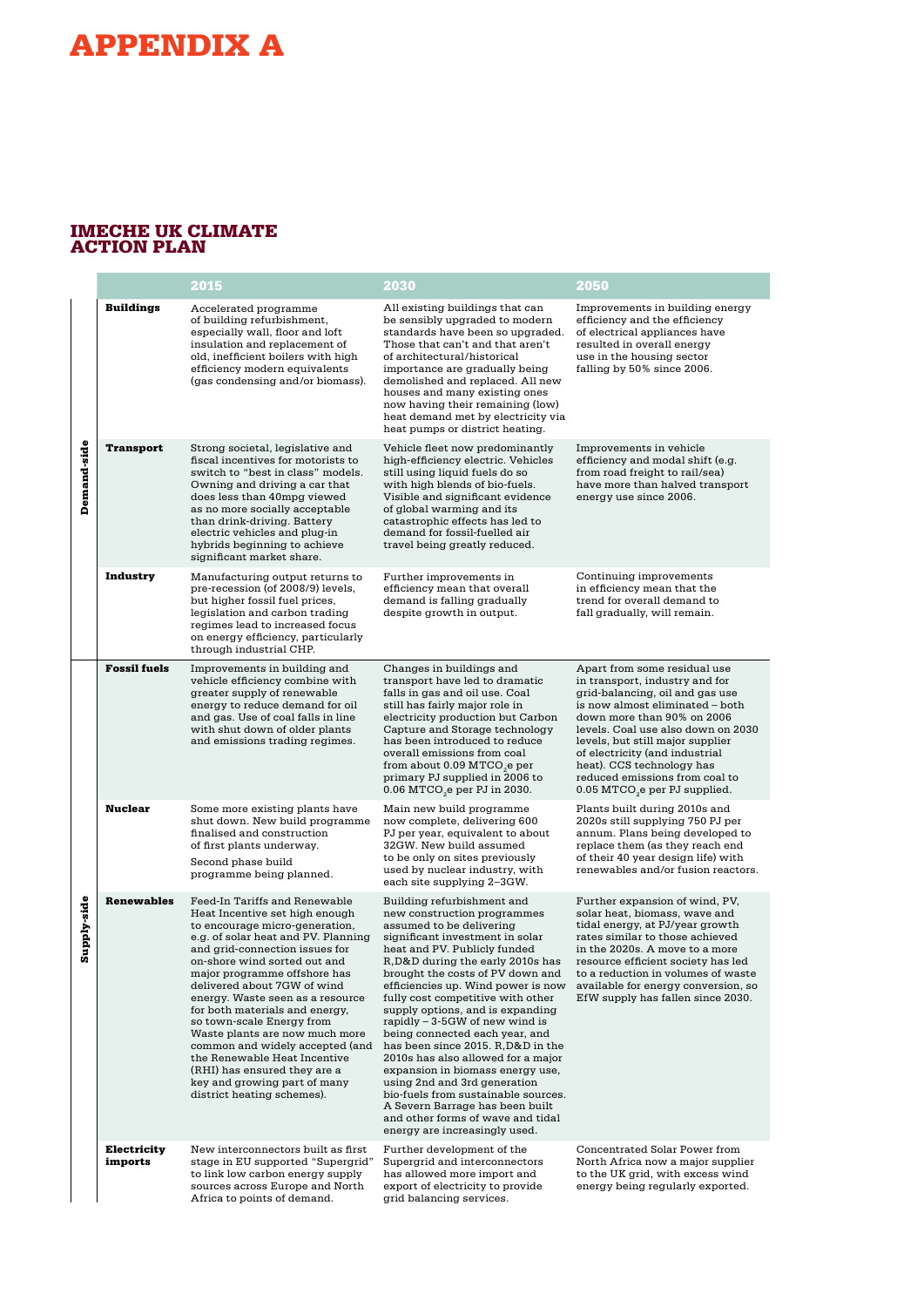# APPENDIX B 24\_25

### Data sheet for the climate plans

|                                          |                                                        | <b>Baseline</b>    | Climate Plan   |                |              |
|------------------------------------------|--------------------------------------------------------|--------------------|----------------|----------------|--------------|
|                                          |                                                        | 2006               | 2015           | 2030           | 2050         |
|                                          |                                                        |                    |                |                |              |
| <b>GHG</b> emissions                     | CO <sub>2</sub>                                        | 556                | 482            | 202            | 55           |
| (MTCO,                                   | Methane                                                | 49                 | 45             | 25             | 10           |
| equivalents)                             | Nitrous oxide                                          | 38                 | 35             | 25             | 8            |
|                                          | HFC/PFC/SF6                                            | 10                 | 8              | 5              | 2            |
|                                          | Total                                                  | 653                | 570            | 257            | 75           |
|                                          |                                                        |                    |                |                |              |
| <b>GHG</b> emissions<br>by source sector | Power stations<br>Industrial processes                 | 185<br>122         | 160<br>115     | 50<br>80       | 18<br>30     |
| (MTCO <sub>2</sub>                       | Transportation fuels                                   | 153                | 135            | 45             | 16           |
| equivalents)                             | Agriculture                                            | 44                 | 40             | 30             | 5            |
|                                          | Fossil fuel retrieval processing                       | 16                 | 10             | $\overline{a}$ | $\mathbf{1}$ |
|                                          | and distribution                                       |                    |                |                |              |
|                                          | Residential, commercial and other sources              | 113                | 90             | 30             | $\mathbf{0}$ |
|                                          | Land use and biomass burning                           | $-2$               | $\mathbf{0}$   | $\mathbf 0$    | $\mathbf{0}$ |
|                                          | Waste disposal and treatment                           | 22                 | 20             | 20             | 5            |
|                                          | <b>Total</b>                                           | 653                | 570            | 257            | 75           |
|                                          | % fall from Baseline                                   |                    | 13%            | 61%            | 89%          |
|                                          | % fall from 1990 (780 MTCO <sub>2</sub> e)             | 16%                | 27%            | 67%            | 90%          |
|                                          |                                                        |                    |                |                |              |
| <b>Energy</b>                            | Transport                                              | 2,503              | 2,400          | 1.600          | 1,200        |
| consumption                              | Agriculture, forest and fishing                        | 38                 | 35             | 30             | 20           |
| by sector (PJ)                           | Industry, construction, wholesale,                     | 2,158              | 2,100          | 1,950          | 1,750        |
|                                          | private and public service                             |                    |                |                |              |
|                                          | Housing                                                | 1,908              | 1750           | 1250           | 950          |
|                                          | Energy sector                                          | 798                | 750            | 700            | 400          |
|                                          | (production and distribution)                          |                    |                |                |              |
|                                          | Total                                                  | 7,405              | 7,035          | 5,530          | 4,320        |
|                                          |                                                        |                    |                |                |              |
| <b>Primary energy</b>                    | Oil                                                    | 3,685              | 3,450          | 1,400          | 300          |
| supply                                   | Gas (heating)                                          | 3,771              | 3,775          | 2,000          | 300          |
| (PJ)                                     | Gas (electricity generation)                           |                    |                |                |              |
|                                          | Coal                                                   | 1,811              | 1,400          | 1,200          | 750          |
|                                          | Nuclear                                                | 717                | 600            | 1,500          | 1,875        |
|                                          | Waste                                                  | 103                | 125            | 200            | 100          |
|                                          | <b>Biomass</b>                                         | 62                 | 65             | 300            | 400          |
|                                          | Geothermal                                             | $\mathbf{1}$       | $\mathbf{1}$   | $\overline{a}$ | 5            |
|                                          | Solar heat                                             | $\mathbf{1}$       | $\overline{a}$ | 40             | 80           |
|                                          | RE Electricity: Wind                                   | 15                 | 200<br>5       | 800            | 1,200        |
|                                          | Photovoltaic                                           | $\mathbf{0}$<br>17 | 17             | 50             | 160          |
|                                          | Hydropower                                             | 0                  | $\mathbf{1}$   | 20<br>175      | 20<br>325    |
|                                          | Wave and tidal<br>Other:<br>Net imports of electricity | 27                 | 35             | 100            | 300          |
|                                          | Total                                                  | 10,210             | 9,676          | 7,787          | 5,815        |
|                                          |                                                        |                    |                |                |              |
| <b>Installed effect</b>                  |                                                        | 75                 | 100            | 200            | 250          |
|                                          |                                                        |                    |                |                |              |
| <b>Ratio of RE to</b>                    |                                                        | 1.9%               | 4.3%           | 20.4%          | 39.4%        |
| the total energy                         |                                                        |                    |                |                |              |
| supply $(\%)$                            |                                                        |                    |                |                |              |
|                                          |                                                        |                    |                |                |              |
| <b>Energy</b>                            | Oil                                                    | 3,944              | 3,000          | 1,250          | 300          |
| import(PJ)                               | Gas                                                    | 879                | 2,500          | 1,500          | 300          |
|                                          | Coal                                                   | 1,366              | 1,200          | 1,000          | 500          |
|                                          | <b>Biomass</b>                                         | 21                 | 30             | 100            | 200          |
|                                          | Electricity                                            | 37                 | 55             | 150            | 400          |
|                                          | Uranium                                                | 717                | 600            | 1,000          | 1,000        |
|                                          | Total                                                  | 6,964              | 7,385          | 5,000          | 2,700        |
| <b>Energy export <math>(PJ)</math></b>   | Oil                                                    |                    |                | $\mathbf 0$    | $\mathbf 0$  |
|                                          | Gas                                                    | 3,615<br>434       | 1,000<br>0     | $\pmb{0}$      | $\mathbf 0$  |
|                                          | Coal                                                   | 14                 | 0              | 0              | $\mathbf 0$  |
|                                          | <b>Biomass</b>                                         | 0                  | $\pmb{0}$      | 0              | $\mathbf 0$  |
|                                          | Electricity                                            | 10                 | 20             | 50             | 100          |
|                                          | Uranium                                                | 0                  | $\mathbf 0$    | 0              | 0            |
|                                          | <b>Total</b>                                           | 4,073              | 1,020          | 50             | 100          |
|                                          |                                                        |                    |                |                |              |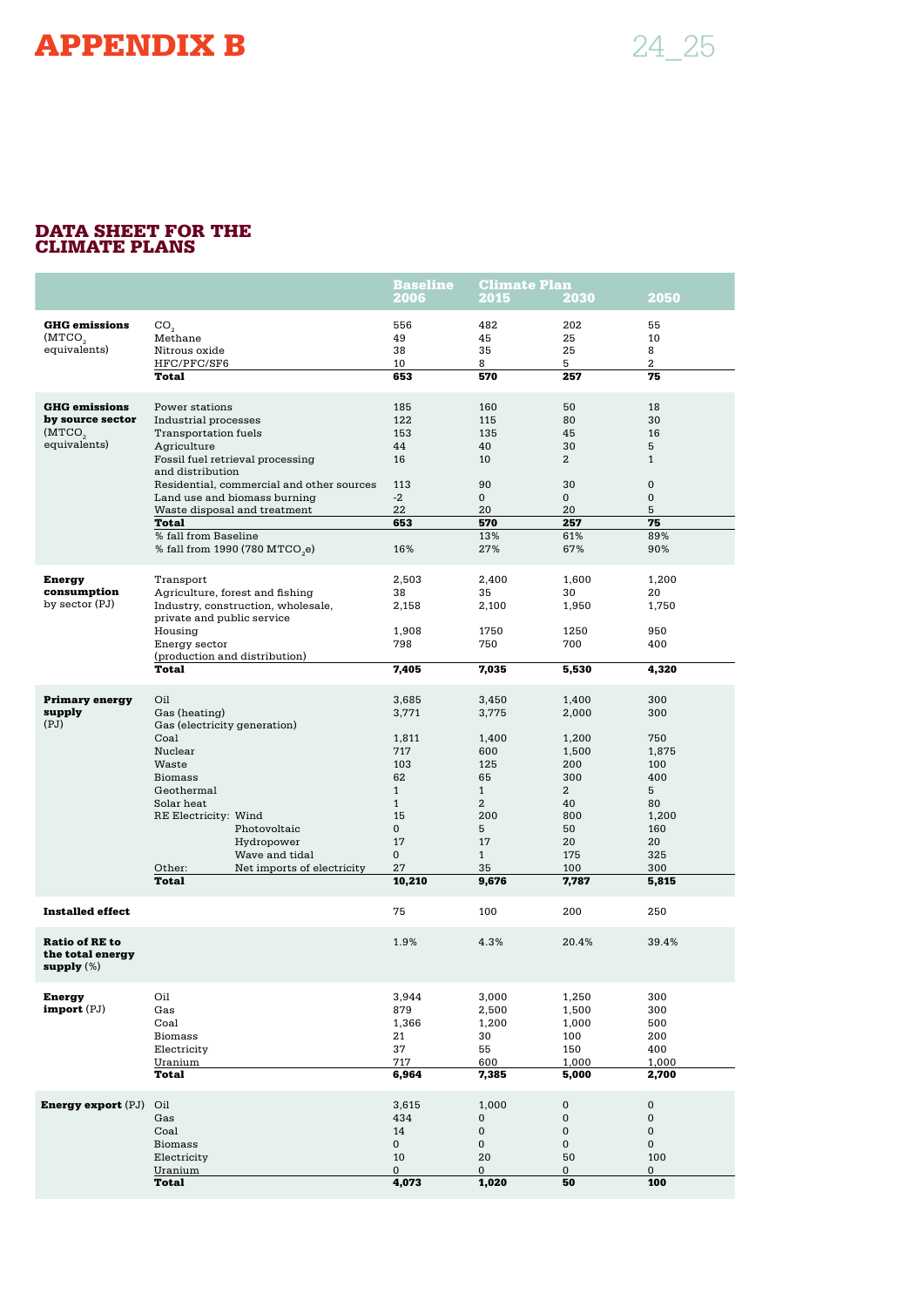# Appendix C

UK Energy Flow Chart 2007 (million tonnes of oil equivalent)

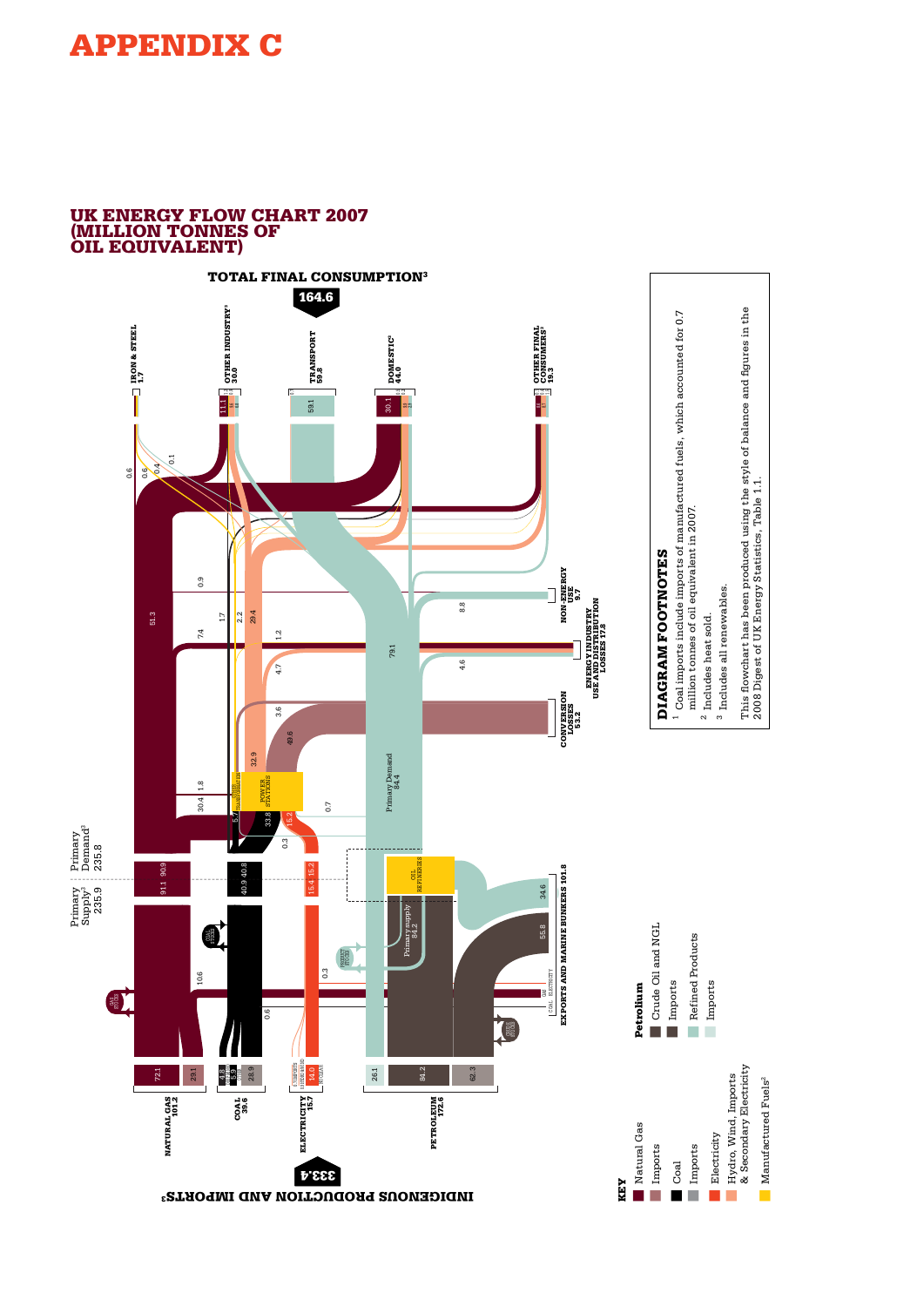# APPENDIX D 26\_27

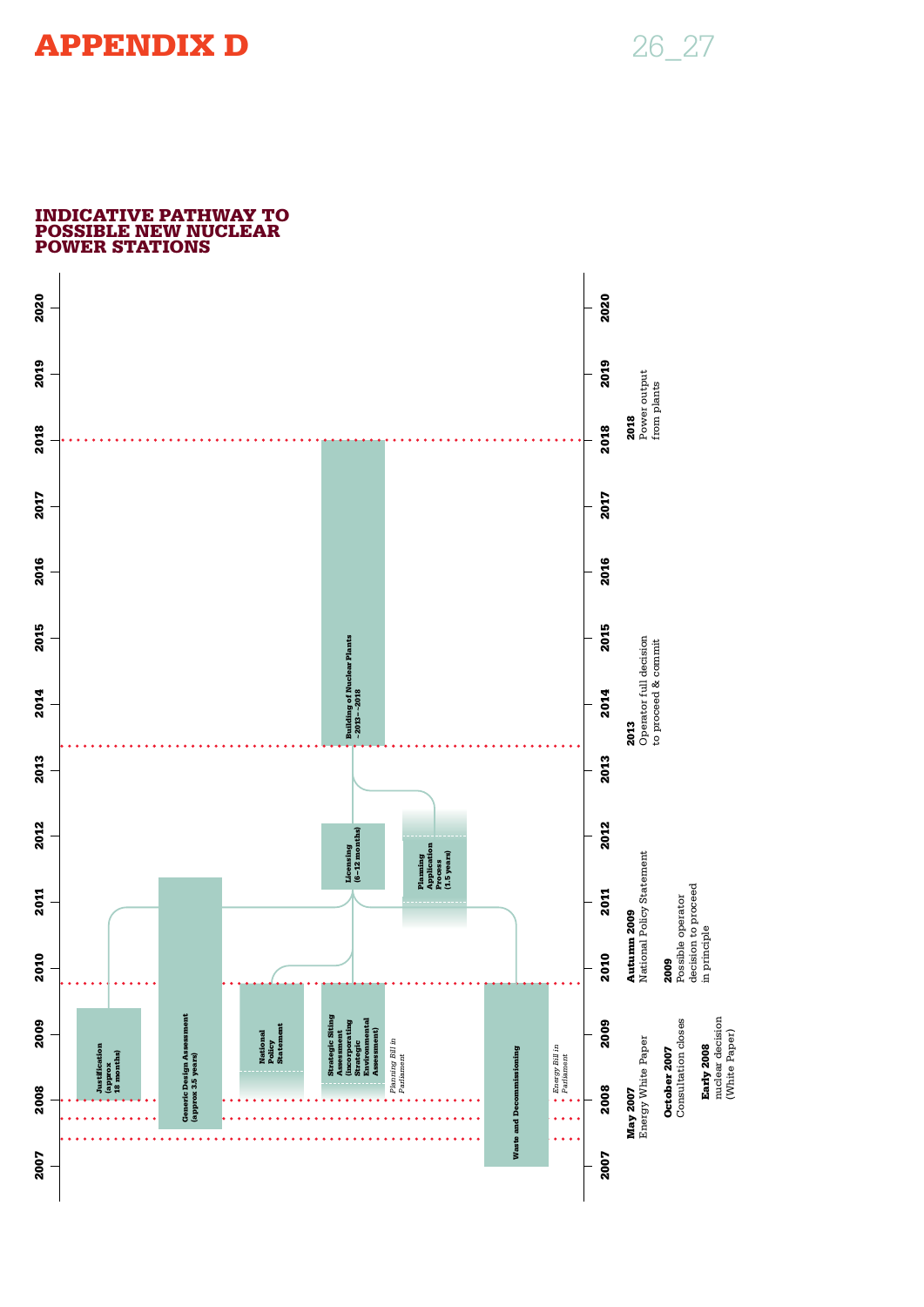# Appendix E

### The Organisation

Anglia Ruskin University has campuses in Chelmsford and Cambridge and over 26,000 students. Its energy budget for 2007/08 was in excess of £1.5 million.

#### Monitoring and Targeting (M&T)

TEAM software was used to monitor and target (M&T) energy use in conjunction with manual meter reading and invoices – a labour intensive process that does not provide reliable data. Timing, accuracy and accessibility are major obstacles, in particular the lack of metering for electricity on a building level.

Automatic meter reading (aMR) and monitoring and targeting (aM&T) was seen as an effective route to improvement and The Green Consultancy was commissioned to advise on implementation.

We recommended both aMR and aM&T as effective ways to automate and improve his management reporting and M&T functions and to achieve annual savings estimated at 891,500kWh and 320 tonnes of Carbon Dioxide.

The university has recently implemented these recommendations. Chelmsford uses Enercom logging meters and Cambridge is using El Component. At the time of writing the systems were being commissioned and the intention is to link them to web enabled software.

Once the systems are fully commissioned, manual meter reading will be largely eliminated, freeing up direct labour, providing reliable data and allowing effective energy management and waste detection.

This will allow the University to:

- improve on savings being achieved through bill validation/checking
- make new savings through early detection of waste/poor performance
- target its energy savings effort on a building by building basis
- quantify the achievements of its energy management programme
- provide meaningful utility reports to higher management
- • procure its fuels more efficiently
- and in the long term institute a system for subbilling its departments

See ref 13.

**AA 55** 

We have used The Green Consultancy for two investigative projects focusing on energy management, metering, Building Management Systems and plant issues. The service has been very good and the outcomes and recommendations concise, accurate and very useful.

Mark Norman Environmental Manager Anglia Ruskin University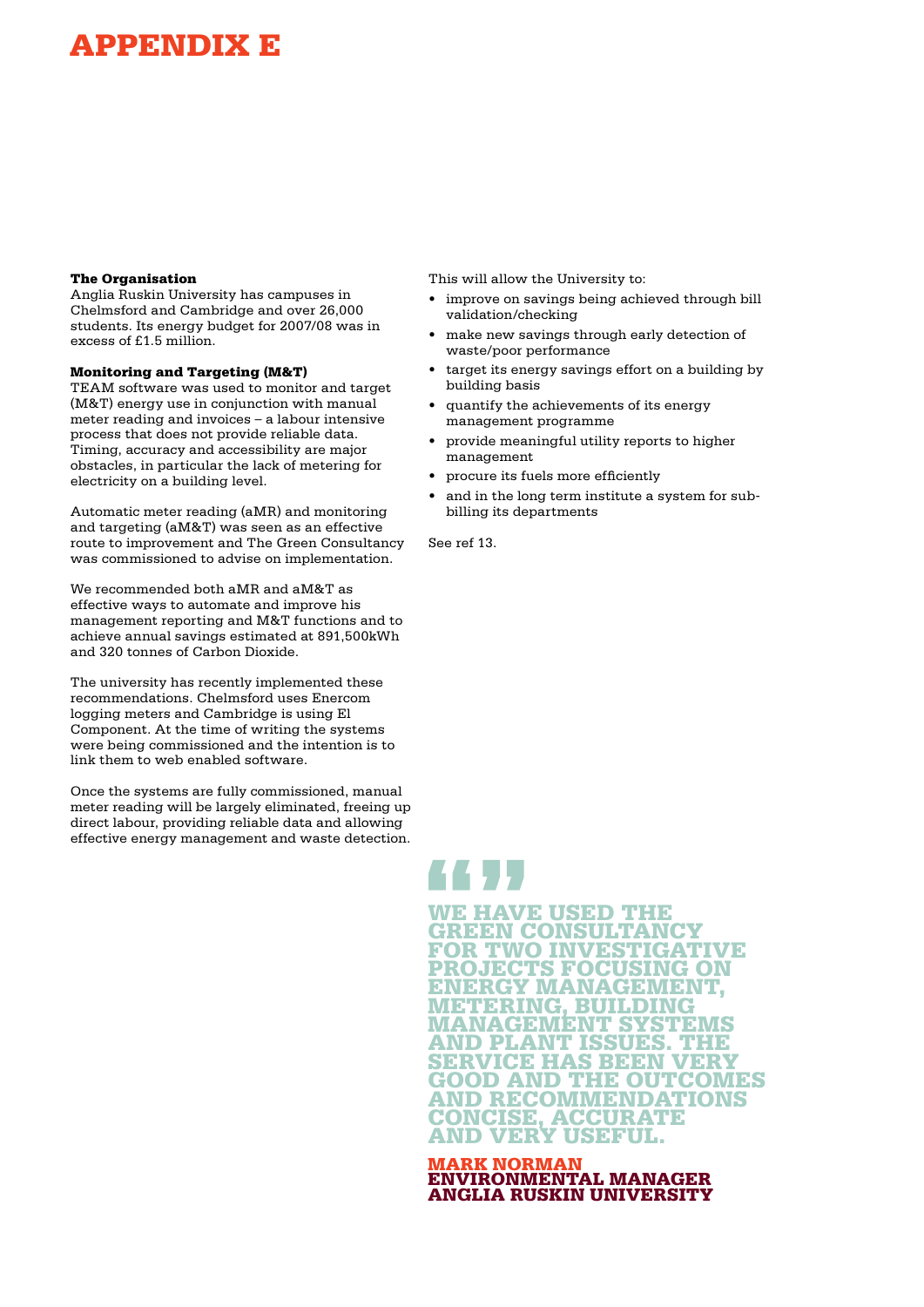# **REFERENCES**

- <sup>1</sup> The Inter-governmental Panel on Climate Change (IPCC) www.ipcc.ch
- <sup>2</sup> UKCIP02 and UKCIP09 reports www.ukcip.org.uk
- **Institution of Mechanical Engineers** London. www.imeche.org
- <sup>4</sup> Peter Melchett: One Planet Agriculture. Soil Association Annual Conference 2007
- <sup>5</sup> David JC Mackay: Sustainable Energy. UIT Cambridge 2009.
- <sup>6</sup> Building a Low Carbon economy: implementing the Climate Change Act 2008. HM Treasury April 2009. www.hm-treasury.gov.uk
- <sup>7</sup> The Eddington Transport Study December 2006 www.dft.gov.uk
- BERR www.berr.gov.uk/energy/statistics/ publications/flowchart/page37716.html
- <sup>9</sup> UK Climate Change Programme: Annual Report to Parliament, July 2008 Laid before Parliament by the Secretary of State for Environment,Food and Rural Affairs in accordance with Section 2 of the Climate Change and Sustainable Energy Act 2006
- <sup>10</sup> Climate Change: The UK Programme 2006. DEFRA www.defra.gov.uk/environment/ climatechange/uk/ukccp/pdf/ukccp06-all.pdf
- $11$  DECC Carbon Capture and Storage www.decc.gov.uk/en/content/cms/what\_we\_ do/uk\_supply/energy\_mix/ccs/ccs.aspx
- <sup>12</sup> Carbon Trust: Biomass Heating A practical guide. www.carbontrust.co.uk
- www.greenconsultancy.com/casehistories/anglia-ruskin-university
- <sup>14</sup> www.admin.cam.ac.uk/offices/environment/ guidance/building.html#heading3.3
- <sup>15</sup> www.talbotts.co.uk/case.htm
- <sup>16</sup> www.prel-online.co.uk
- $17$  IMechE 'Energy from waste: A Wasted Opportunity' 2008
- <sup>18</sup> www.defra.gov.uk/environment/ localgovindicators/indicators.htm
- <sup>19</sup> www.guardian.co.uk/environment/2002/ mar/02/energy.renewableenergy
- <sup>20</sup> Ken Shapland: The Present and Future of Anaerobic Digestion and CHP in Severn Trent Water. IOM 3 conference on Energy from waste and Biomass March 2009.
- <sup>21</sup> www.naei.org.uk/emissions/emissions.php
- $22$  UK Greenhouse Gas Inventory, 1990 to 2007: Annual Report for submission under the Framework Convention on Climate Change. Jackson J, Choudrie S, Thistlethwaite G, Passant N, Murrells T, Watterson J, Mobbs D, Cardenas L, Thomson A, Leech A
- BERR: Digest of United Kingdom energy statistics: 2008
- <sup>24</sup> Committee on Climate Change: 1st Dec 2008
- <sup>25</sup> United Nations. 1987 Report of the World Commission on Environment and Development
- <sup>26</sup> Energy Trust: Nottingham Declaration on Climate Change
- The potential and costs of district heating networks – a report to DECC by Pöyry Energy Consulting and Faber Maunsell (AECOM)
- Mark Maslin: Global Warming a short Introduction. Oxford university Press 2009
- D Mackay: Plan C. A plan with a timeline. May 2009 (addendum to ref 5)
- <sup>30</sup> www.ccsassociation.org.uk
- $31$  www.decc.gov.uk/en/content/cms/what we do/ consumers/smart\_meters/smart\_meters.aspx
- $32$  www.dft.gov.uk/press/speechesstatements/ speeches/spchlowcarbonfuture
- <sup>33</sup> www.dft.gov.uk/press/speechesstatements/ speeches/spchlowcarbonfuture
- <sup>34</sup> www.innovateuk.org/ourstrategy/ innovationplatforms/lowcarbonvehicles.ashx
- **The King Review of Low Carbon Cars** Part II www.hm-treasury.gov.uk/king
- $36$  Low Carbon Transport Department for Transport July 2009
- <sup>37</sup> Review of Low Carbon Technologies for Heavy Goods vehicles by Ricardo for the Department for Transport June 2009 www.ricardo.com
- **The UK Low Carbon Transition** Plan DECC July 2009
- <sup>39</sup> www.wbcsdcement.org/pdf/WBCSD%20 rev%20final%20low.pdf
- <sup>40</sup> www.publications.parliament.uk/pa/ ld200708/ldselect/ldeconaf/195/19507.htm
- <sup>41</sup> www.publications.parliament.uk/pa/ld200708/ ldselect/ldeconaf/195/19504.htm

28